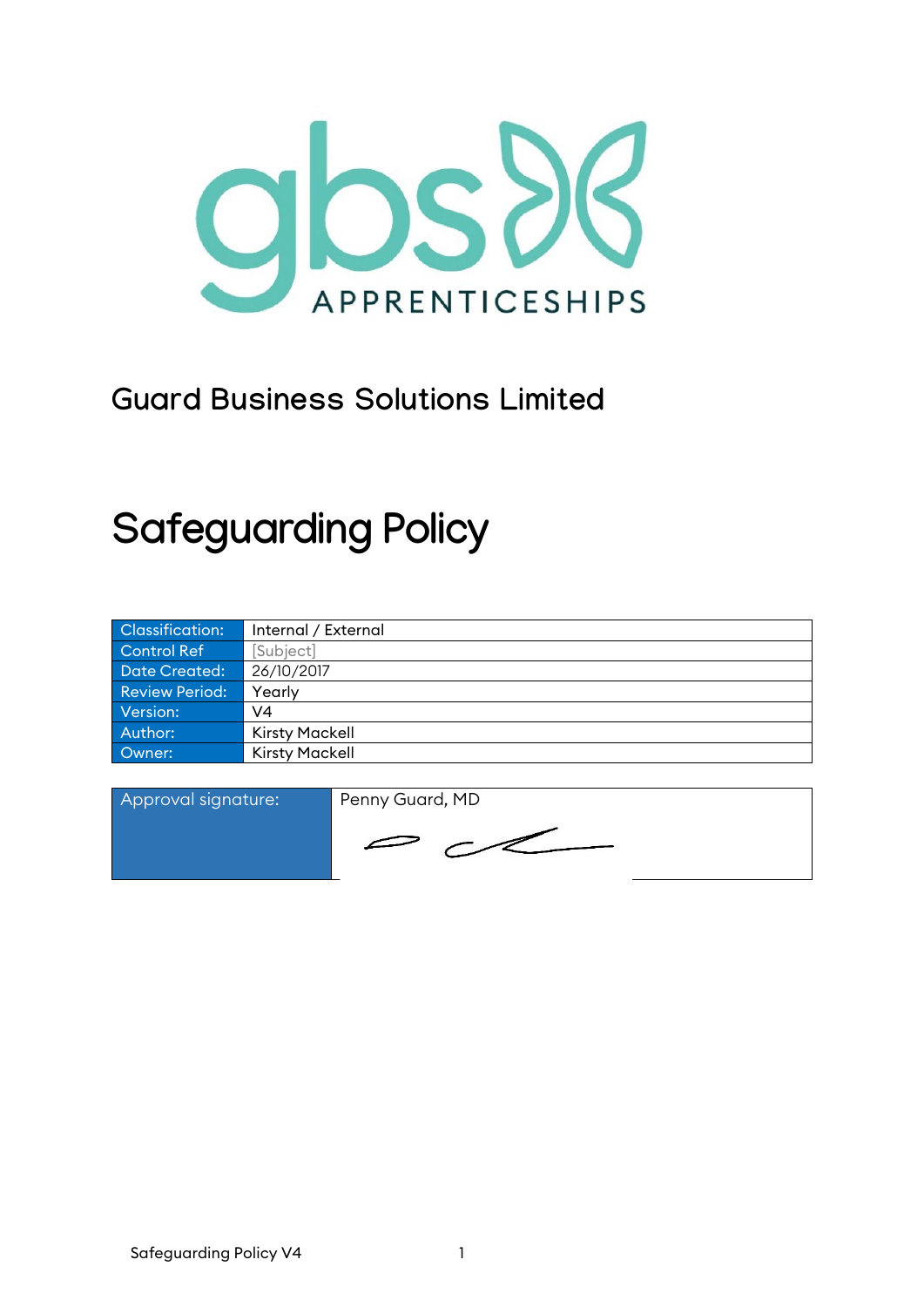#### Version Control

| Author                | <b>Change Description</b> | Date       | Version |
|-----------------------|---------------------------|------------|---------|
| James Sturdy          | Initial Draft             | 26/10/2017 | 1.0     |
| <b>Kirsty Mackell</b> | <b>Updated Version</b>    | 01/07/2021 | 4.0     |
|                       |                           |            |         |
|                       |                           |            |         |
|                       |                           |            |         |

#### Reviewers

| <b>Name</b> | Title / Role | Date Issued | Version |
|-------------|--------------|-------------|---------|
|             |              |             |         |
|             |              |             |         |
|             |              |             |         |

#### Approved by

| Name         | Title / Role | Date Approved   Version |     |
|--------------|--------------|-------------------------|-----|
| Steven Guard | CEO          | Oct 2017                | 1.C |
|              |              |                         |     |
|              |              |                         |     |

## Post Approval Distribution

| <b>Name</b> | Title / Role | Date<br><b>Distributed</b> | Version |
|-------------|--------------|----------------------------|---------|
| All Staff   | N/A          |                            | 1.0     |
| All Staff   | N/A          |                            | ◢       |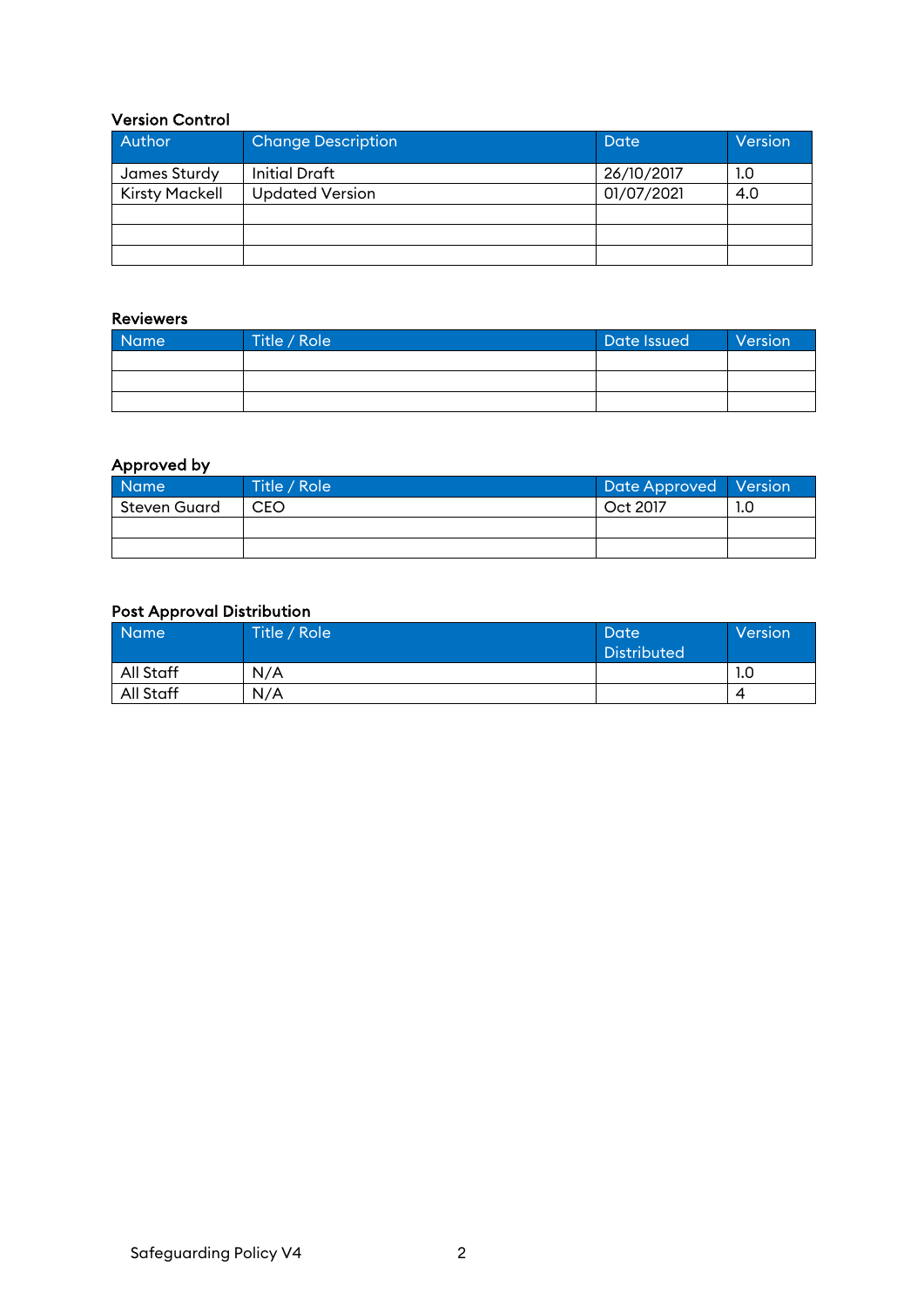#### **Introduction**

#### This document incorporates how we will as a business:

- Promote the policy reference section 1.6
- Get commitment towards the policy reference section 1, 4, 5, and 6
- Train its employees in implementing the policy reference section 4, 5 and 7
- Protect its apprentices reference section 3, 4, 5 and 6
- Prevent abuse towards its apprentices reference section 3, 4, 5 and 6
- Have a way of raising, recording and investigating concerns reference section 5, 6 and Appendix D
- Have a way of apprentices getting support or guidance reference section 5, 6 and 7
- Monitor its IT usage reference section 5.25
- Review the policy and how often (include the last review date) -reference section 1.7

Guard Business Solutions Ltd (GBS) is committed to safeguarding Apprentices and Learners and we expect everyone who works for the Company to share this commitment. Staff take all welfare concerns seriously and encourage Apprentices and Learners to talk to us about anything that worries them. We will always endeavor to act in the best interest of the Apprentices and Learners.

GBS fully recognises its statutory and moral duty to promote the safety and welfare of those Apprentices and Learners who are under the age of 18 years and those adult Apprentices and Learners who are deemed to be at risk; however, GBS has a moral duty and is committed to the safeguarding of all Apprentices and Learners regardless of their age and vulnerability.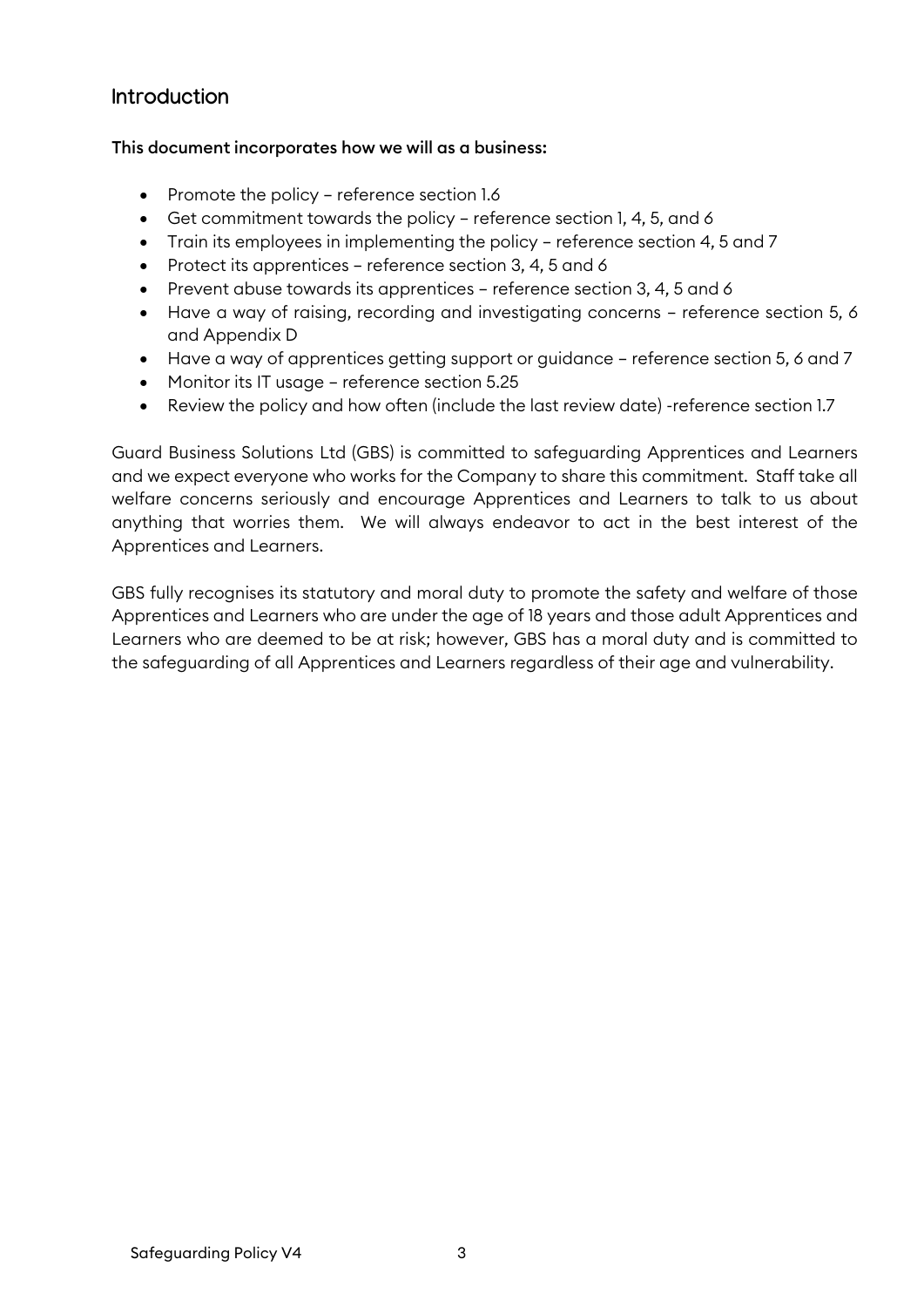## **Scope**

1.1 This Policy and its procedures will apply to:

- The Board Members
- Employees of GBS
- Apprentices and Learners
- Contractors
- Employers providing an apprenticeship
- All other users of GBS
- All GBS training activities

1.2 The Board Members of GBS recognise the importance of maintaining safeguarding procedures and ensuring that all members of Staff understand these procedures. GBS obtain and maintain this commitment through monthly training sessions, upskilling via elearning and quiz's ensuring that all members of Staff are made aware of any changes to legislation; and confirm their understanding of these changes via a multi-choice test. This procedure has been implemented by the Designated Safeguarding Lead and is applicable for all members of Staff, no matter their role within the business.

1.3 This Policy has been developed in accordance with the principles established by the Children Act 1989 and 2004; the education Act 2002, and in line with the government document keeping Children safe in Education 2021 (KCSIE2021).

1.4 The Policy and procedures will always apply when GBS is providing services or activities that come under the responsibility of the organisation. GBS recognises that safeguarding and promoting the welfare of its Apprentices and Learners is everyone's responsibility. Everyone who encounters Apprentices and Learners, their families and carers, has a role to play in safeguarding.

1.5 GBS will endeavor to protect its Apprentices and Learners, and employees of GBS (including Board Members) by raising awareness of reporting procedures, actively searching for and providing updates when they are discovered and by maintaining a written Safeguarding Policy Statement and Safeguarding Reporting Procedure.

1.6 GBS will promote this policy in the following ways:

- Display copies of the Policy Statement throughout the business premises, and ensure that this Policy Statement is reviewed every 12 month or sooner if needed
- Have a copy of the Policy Statement available to view on the website
- Display copies of the Safeguarding Reporting Process throughout the business premises
- Ensure that all Staff members have a template copy of the 'Note of Concern' reporting document
- Ensure that all Staff receive refresher training annually or sooner if needed on safeguarding issues.

1.7 The safeguarding policies and procedures are reviewed annually as part of GBS document management process. The policy is updated more frequently if particular Safeguarding issues/concerns are identified and require the policy to be refreshed.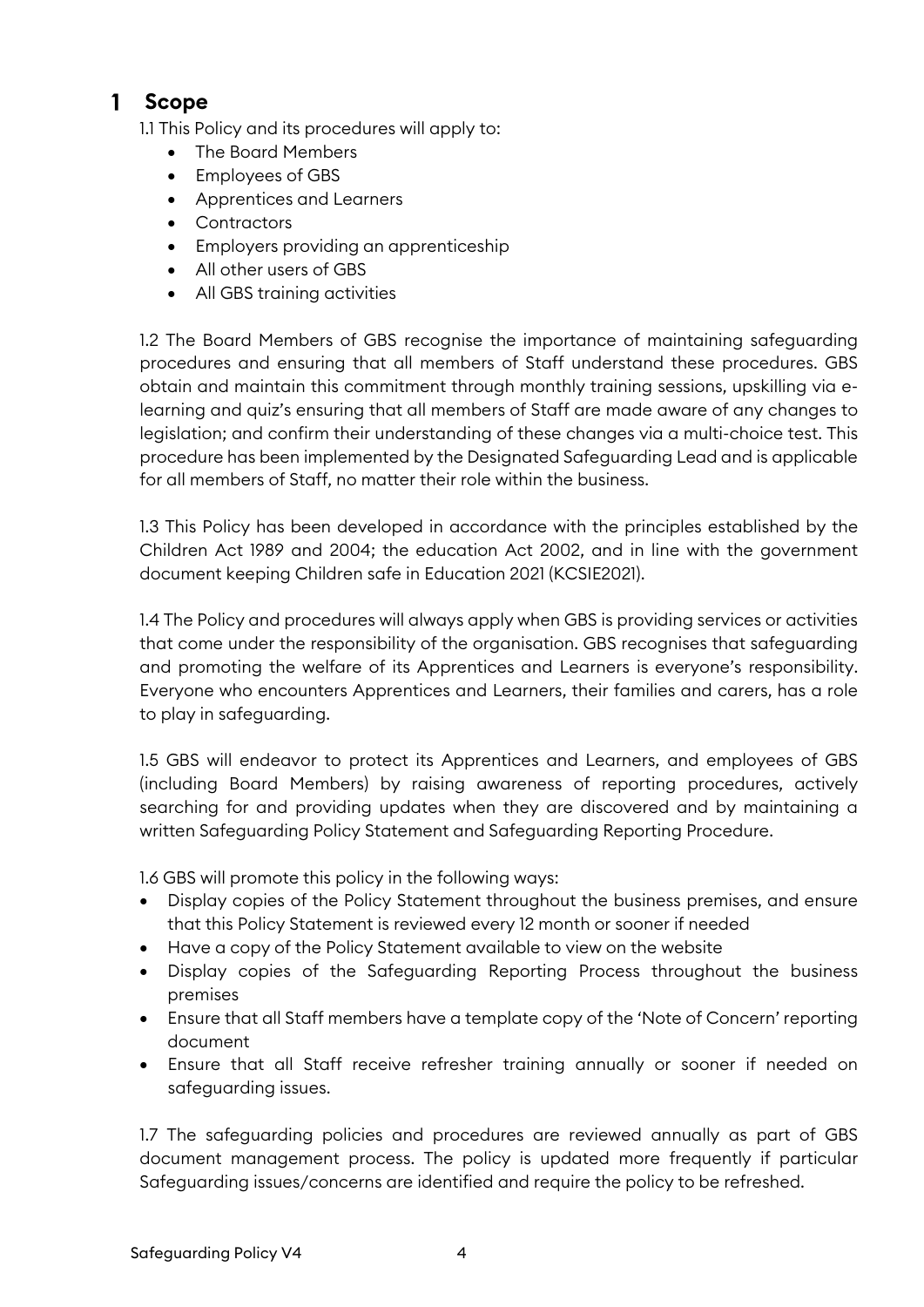## **Definitions**

2.1 A full list of definitions can be found under Appendix A within this document. Although the legislation defined below is specifically related to children and vulnerable adults, GBS is committed to the safeguarding of all Apprentices and Learners and as such, the term Apprentices and Learners is used throughout this Policy.

2.2 For the purpose of this Policy:

'Child' is defined as anyone who has not reached their 18th birthday,

'Adult at Risk' is defined as a person of age 18 years or over, and:

- − who is or may be in need of Community Care Services by reason of mental illness or other disability,
- − who is or may be unable to take care of themselves,
- − or unable to protect themselves against significant harm or exploitation; this may include a person who has a learning difficulty, a physical or sensory disability or a mental illness.

2.3 Any child may benefit from early help, but all staff should be particularly alert to the potential need for early help for a child who:

- is disabled or has certain health conditions and has specific additional needs;
- has special educational needs (whether or not they have a statutory Education, Health and Care Plan);
- has a mental health need;
- is a young carer;
- is showing signs of being drawn in to anti-social or criminal behaviour, including gang involvement and association with organised crime groups or county lines;
- is frequently missing/goes missing from care or from home;
- is at risk of modern slavery, trafficking, sexual or criminal exploitation;
- is at risk of being radicalised or exploited;
- has a family member in prison, or is affected by parental offending;
- is in a family circumstance presenting challenges for the child, such as drug and alcohol misuse, adult mental health issues and domestic abuse;
- is misusing drugs or alcohol themselves;
- has returned home to their family from care;
- is at risk of 'honour'-based abuse such as Female Genital Mutilation or Forced Marriage;
- is a privately fostered child; and is persistently absent from education, including persistent absences for part of the school day.

2.4 Safeguarding and promoting the welfare of Apprentices and Learners is defined in 'Working Together to Safeguarding Children (2015)' as:

Protecting children from maltreatment, Preventing impairment of children's mental and physical health or development, Ensuring that children are growing up in circumstances consistent with the provision of safe and effective care,

Taking action to enable all children to have the best outcome.

2.5 Safeguarding actions may be needed to protect Apprentices and Learners from the following:

• Abuse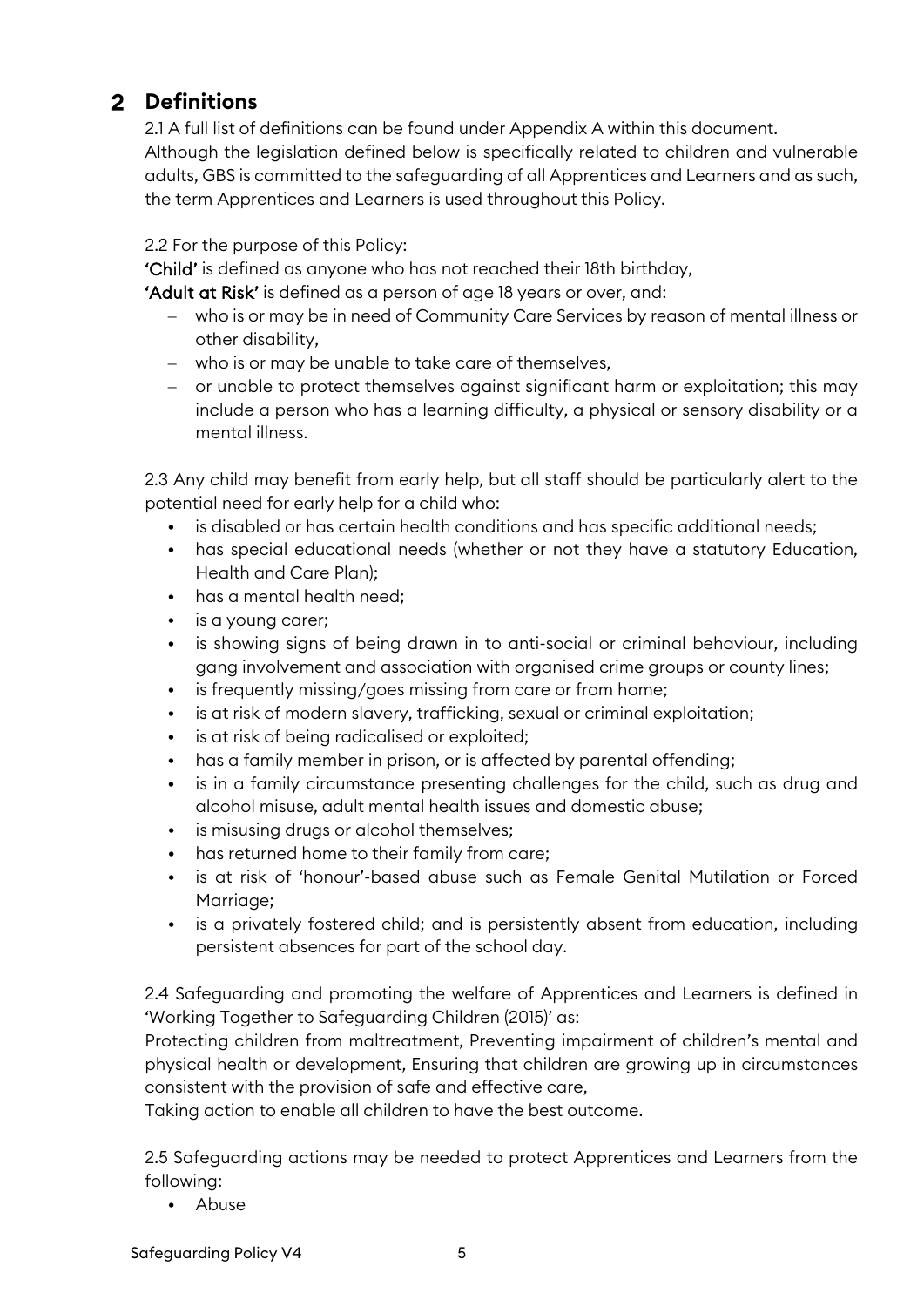- Physical abuse
- Emotional abuse
- Sexual abuse
- Peer on peer abuse
- Up skirting and voyeurism
- Serious violence
- Child criminal exploitation (County Lines)
- **Neglect**
- Bullying including cyberbullying
- Child missing from education
- Child missing from home or care
- Child sexual exploitation (CSE)
- Domestic violence
- Drug's abuse
- Fabricated or induced illness
- Faith abuse
- Female genital mutilation (FGM)
- Forced marriage
- Gangs and youth violence
- Gender-based violence
- Violence against women and girls (VAWG)
- Mental health illness or abuse
- Private fostering
- Preventing radicalization (PREVENT Duty Policy Document GBS\DOC\???)
- Relationship abuse
- **Sexting**
- Trafficking.

2.6 Staff need to have an awareness of the different types of safeguarding issues and explanations and definitions. This awareness will be imparted and shared through mandatory monthly training sessions for all members of staff as well as refresher sessions which will be provided on an annual basis (or sooner if necessary) by the Designated Safeguarding Lead. Staff should also be aware that behaviors linked to, for example drug taking, alcohol, abuse, truanting and sexting also put Apprentices and Learners in danger by potentially:

- Lowering inhibitions or awareness of surroundings resulting in vulnerability
- Causing temporary alterations of awareness
- Increasing the risk of injuries, sudden illness or accidents
- Being unaccounted for/missing.

2.7 This Policy aims to explain the ways in which these concerns must be raised, when they must be raised, how they must be raised and who they must be raised to; details of this reporting procedure are included under section 6 of this Policy Document.

## **Looked After Children**

3.1 'Looked after children' are defined in law under the 'Children Act 1989' as "a child who is looked after by a local authority (if he or she is in their care) or is provided with accommodation for more than 24 hours by the authority."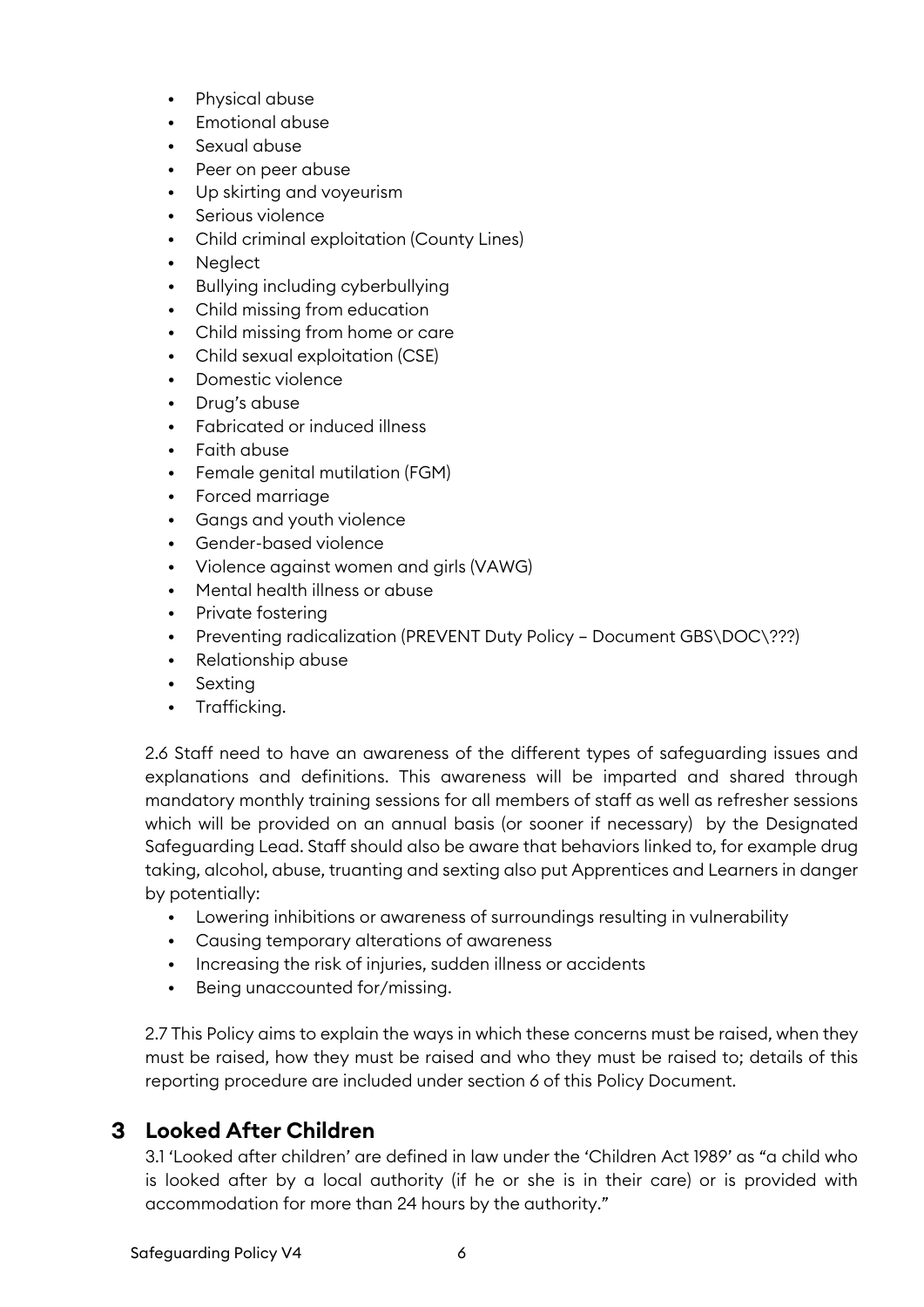'Looked after children' fall into four main groups, although sub-groups are possible:

- Children who are accommodated under voluntary agreement with their parents (section 20)
- Children who are the subject of a care order (section 31) or interim care order (section 38)
- Children who are the subject of emergency orders (section 44 and 46)
- Children who are compulsorily accommodated, including children remanded to the local authority or subject to a criminal justice supervision order with a residence requirement (section 21).

3.2 The term 'looked after children' also includes unaccompanied asylum-seeking children, children who may be temporarily in 'friends and family' placements, and children where the agency has authority to place the child for adoption.

It does not include those children who have been permanently adopted or who are on a special guardianship order.

3.3 All staff need to be aware of issues around safeguarding 'looked after children'. The most common reason for young people becoming looked after is a result of abuse and/or neglect. For this reason, all members of Staff are mandated to undertake safeguarding training sessions which includes information on 'looked after children' and the practices we have in place, including SENCO responsibilities.

## **Apprentices and Learners with Special Educational Needs and Disabilities**

4.1 All staff need to be aware that additional barriers can exist when recognising abuse and neglect in Apprentices and Learners with special educational needs (SEN) and disabilities. This can include:

- Assumptions that indicators of possible abuse such as behavior, mood and injury relate to the Apprentices and Learners' disability resulting in potential signs being discarded without further exploration.
- Apprentices and Learners with SEN and disabilities being disproportionally impacted by issues such as bullying without outwardly showing any signs.
- Communication barriers and subsequent difficulties in overcoming these barriers.

For this reason, all members of Staff are mandated to undertake safeguarding training sessions which includes information on 'Special Educational Needs & Disabilities' and the practices we have in place, including SENCO responsibilities.

## **Reporting Procedures for Staff**

5.1 If GBS staff have concerns about an Apprentice or Learner this must be referred to the Designated Safeguarding Lead via the Note of Concern/Disclosure form as soon as reasonably possible after the concern is noticed. The Note of Concern/Disclosure form is a template that all GBS staff have access to and the contact details for the Designated Safeguarding Lead that the concern needs to be raised to are clearly shown throughout the business premises as well as visible on the desktop of all GBS computers. The options which are open to the Designated Safeguarding Lead are entirely dependent on the incident or concern but can include referral to specialist services, the police, or early help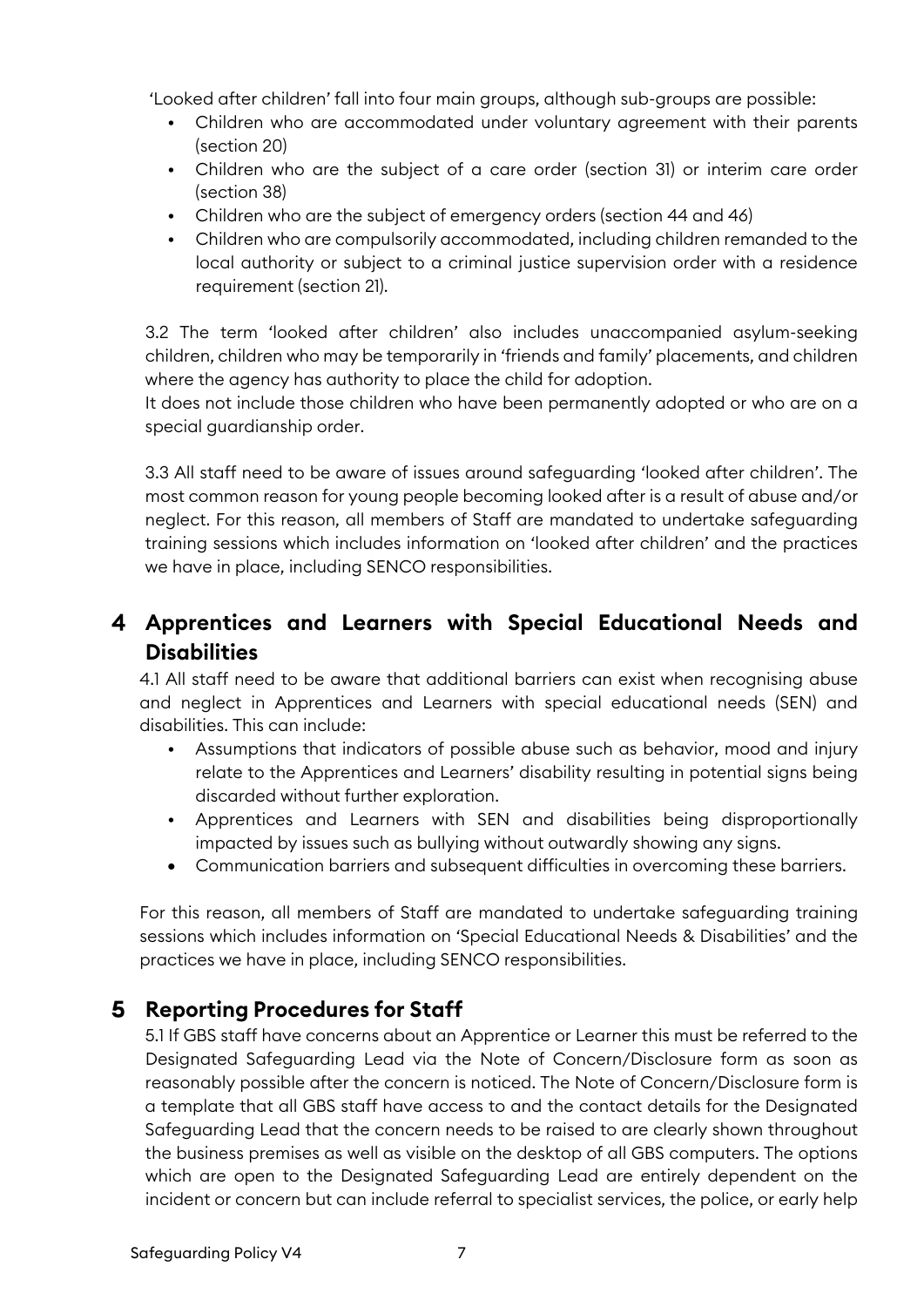services. GBS recognises its role in identifying Apprentices and Learners who may benefit from early help and providing support as soon as a problem emerges in an Apprentice or Learners' life. Providing early help and support is proven to be more effective in promoting the welfare of young people than reacting later down the line. Staff may be required to support other agencies and professionals in an early help assessment and share information support early identification and assessment.

5.2 If early help is appropriate, the Safeguarding Team will liaise with external agencies. The Apprentices and Learners should then be monitored and if the situation does not appear to be improving, a referral will be made by a member of the Safeguarding Team to Children's Social Care with the aim to help improve the Apprentices and Learners situation.

5.3 If a member of GBS Staff believe an Apprentice or Learner is in immediate danger/at risk of harm this concern must be reported to the Designated Safeguarding Lead and if an Apprentice or Learner is in immediate danger or risk of harm, a referral will be made to Children's Social Care and/or to the police immediately.

5.4 Staff responsibilities or '5R's' are summarised as:

- 1. Recognise
- 2. Respond
- 3. Record
- 4. Report
- 5. Refer

5.5 These responsibilities are displayed throughout the site premises in order to ensure that all GBS Staff are aware of the need to protect its Apprentices and Learners and how to prevent abuse towards its Apprentices and Learners.

5.6 If an Apprentice or Learner makes a disclosure to a member of staff:

- The Apprentice or Learner should be acknowledged, taken seriously and listened to – without interjection.
- However, as soon as it becomes clear that the Apprentice or Learner is talking about a safeguarding issue, you need to gently stop them and inform them that if they continue, we have a legal obligation to pass this information on to the Designated Safeguarding Lead. You must not promise confidentiality to the Apprentice or Learner.
- Reassure the Apprentice or Learner and tell them that a record of the information they have given will be made.
- It is important not to ask too many questions as it is not the place of the Staff member to investigate or question the Apprentice or Learner; unless the Staff Member is a member of the Safeguarding Team and has the need to do so for safeguarding purposes.
- Allow the Apprentice or Learner to freely recall significant events, keeping questions to the absolute minimum necessary to ensure a clear and accurate understanding of what has been said.
- Record the factual details of what has been told to you using the Note of Concern/Disclosure form.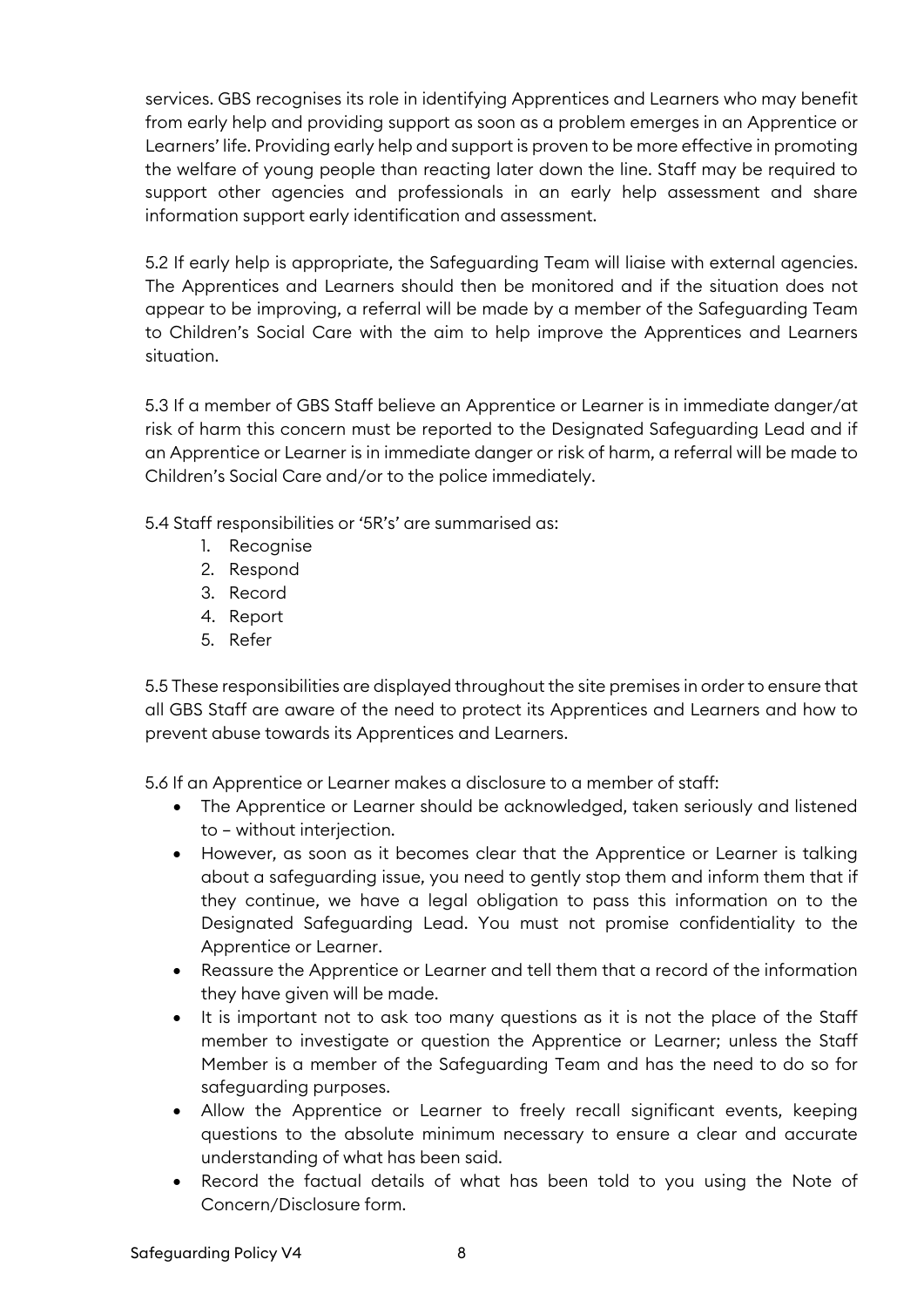- Send the Note of Concern/Disclosure form to the Designated Safeguarding Lead by email; then follow up with a phone call to the Designated Safeguarding Lead to perform a warm hand over.
- Once confirmation of receipt by the Designated Safeguarding Lead has been received, delete the Note of Concern/Disclosure form (including from your deleted items folder on your desktop) and delete the sent email from your mailbox, then permanently delete the deleted item.
- It is vital that you do not discuss or mention the safeguarding concern to anyone but the Designated Safeguarding Lead; breach of this rule may result in disciplinary action.

#### 5.7 Note of Concern/Disclosure Form

- Contact the Designated Safeguarding Lead using the Safeguarding Team contact details which are detailed in Appendix B, using the Note of Concern form as provided in Appendix C immediately to explain the situation and pass on the written notes.
- Send the Note of Concern/Disclosure form to the Designated Safeguarding Lead by email; then follow up with a phone call to the Designated Safeguarding Lead to perform a warm hand over.
- Once confirmation of receipt by the Designated Safeguarding Lead has been received, delete the Note of Concern/Disclosure form (including from your deleted items folder on your desktop) and delete the sent email from your mailbox, then permanently delete the deleted item.
- The Designated Safeguarding Lead will outline the action that he/she has to take so that you can explain this to the Apprentice or Learner. It may be appropriate for the Designated Safeguarding Lead to meet the Apprentice or Learner.
- You must not take any further action yourself. This includes contacting other staff members/parents/carers or outside agencies.
- It is vital that you do not discuss or mention the safeguarding concern to anyone but the Designated Safeguarding Lead; breach of this rule may result in disciplinary action.

#### 5.8 If a member of Staff receives information about an Apprentice or Learner from another person

- If a member of staff receives information about an Apprentice or Learner, which suggests that there is a safeguarding issue or that this is likely, this must be recorded on a cause for Note of Concern/Disclosure form and reported immediately to the Designated Safeguarding Lead. GBS has a duty to refer certain concerns to the Local Authority Children's Social Care Officer for the area in which the Apprentice or Learner lives or to the police if the Apprentice or Learner is in immediate danger.
- Contact the Designated Safeguarding Lead using the Safeguarding Team contact details which are detailed in Appendix B, using the Note of Concern form as provided in Appendix C immediately to explain the situation and pass on the written notes.
- Send the Note of Concern/Disclosure form to the Designated Safeguarding Lead by email; then follow up with a phone call to the Designated Safeguarding Lead to perform a warm hand over.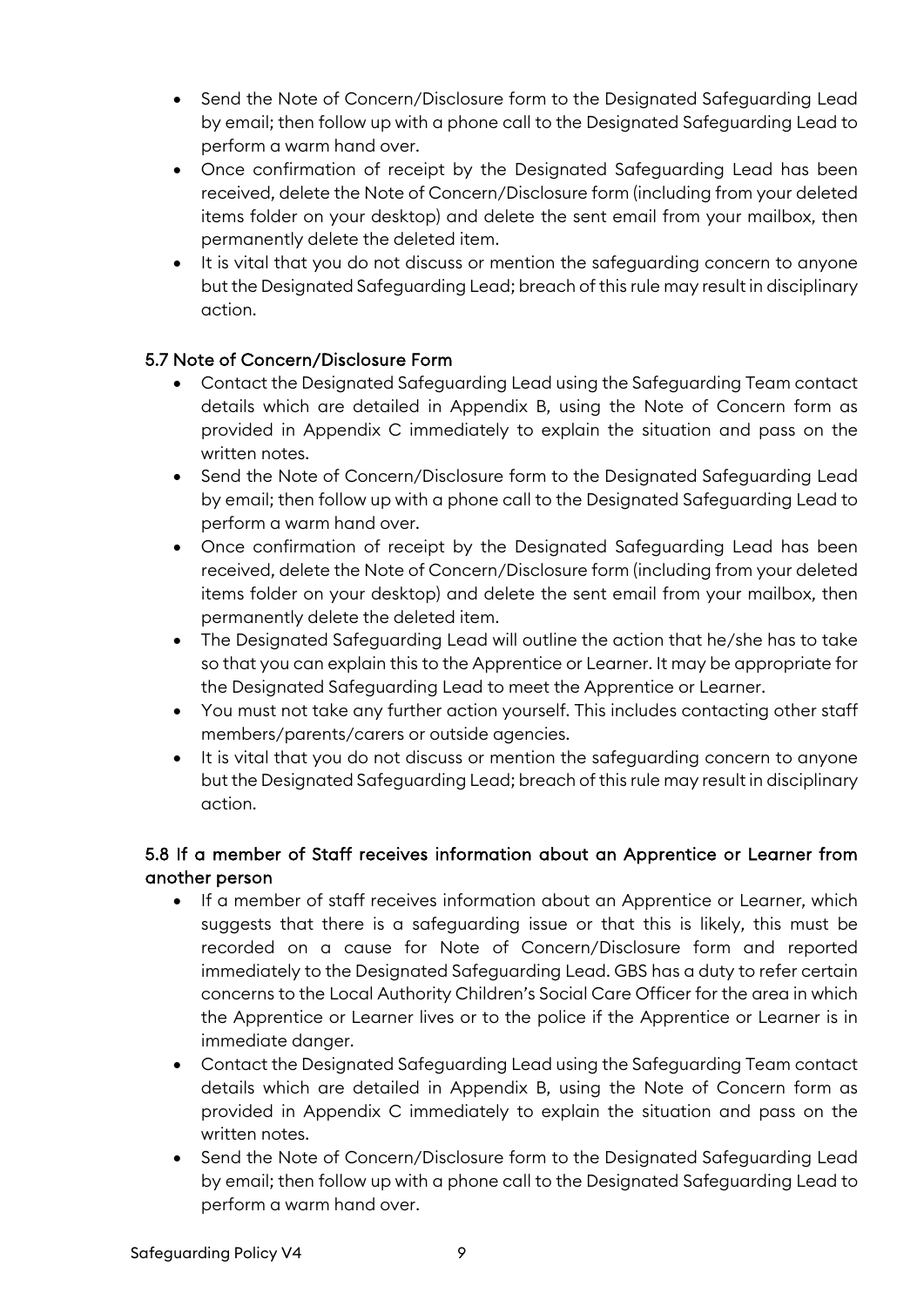- Once confirmation of receipt by the Designated Safeguarding Lead has been received, delete the Note of Concern/Disclosure form (including from your deleted items folder on your desktop) and delete the sent email from your mailbox, then permanently delete the deleted item.
- The Designated Safeguarding Lead will outline the action that he/she has to take so that you can explain this to the Apprentice or Learner. It may be appropriate for the Designated Safeguarding Lead to meet the Apprentice or Learner.
- You must not take any further action yourself. This includes contacting other staff members/parents/carers or outside agencies.
- It is vital that you do not discuss or mention the safeguarding concern to anyone but the Designated Safeguarding Lead; breach of this rule may result in disciplinary action.

#### 5.9 If a member of staff suspects an Apprentice or Learner has a safeguarding concern

- Contact the Designated Safeguarding Lead using the Safeguarding Team contact details which are detailed in Appendix B, using the Note of Concern form as provided in Appendix C immediately to explain the situation and pass on the written notes.
- Send the Note of Concern/Disclosure form to the Designated Safeguarding Lead by email; then follow up with a phone call to the Designated Safeguarding Lead to perform a warm hand over.
- Once confirmation of receipt by the Designated Safeguarding Lead has been received, delete the Note of Concern/Disclosure form (including from your deleted items folder on your desktop) and delete the sent email from your mailbox, then permanently delete the deleted item.
- The Designated Safeguarding Lead will outline the action that he/she has to take so that you can explain this to the Apprentice or Learner. It may be appropriate for the Designated Safeguarding Lead to meet the Apprentice or Learner.
- You must not take any further action yourself. This includes contacting other staff members/parents/carers or outside agencies.
- It is vital that you do not discuss or mention the safeguarding concern to anyone but the Designated Safeguarding Lead; breach of this rule may result in disciplinary action.

5.10 All contact with outside agencies over issues of safeguarding must be approved by the Designated Safeguarding Lead/Deputy Designated Safeguarding lead. The Designated Safeguarding Lead/Duty Designated Safeguarding Lead will decide whether it is necessary to make a referral to Children's Social Care or any other outside agency.

5.11 Parents/carers have the right to be informed in respect of any concerns or any actions taken to safeguard and promote their child/charges welfare, providing this does not compromise the Apprentice or Learners safety. These concerns or actions are to be raised to the parents/carers by the Designated Safeguarding Lead or their Deputy only.

5.12 Allegations of abuse made against other young people – Peer on Peer Abuse Staff recognise that children can abuse their peers and be aware that safeguarding issues can manifest themselves via peer-on-peer abuse. Peer on peer abuse is defined as abuse that young people may experience from their peers (people of their own or similar age),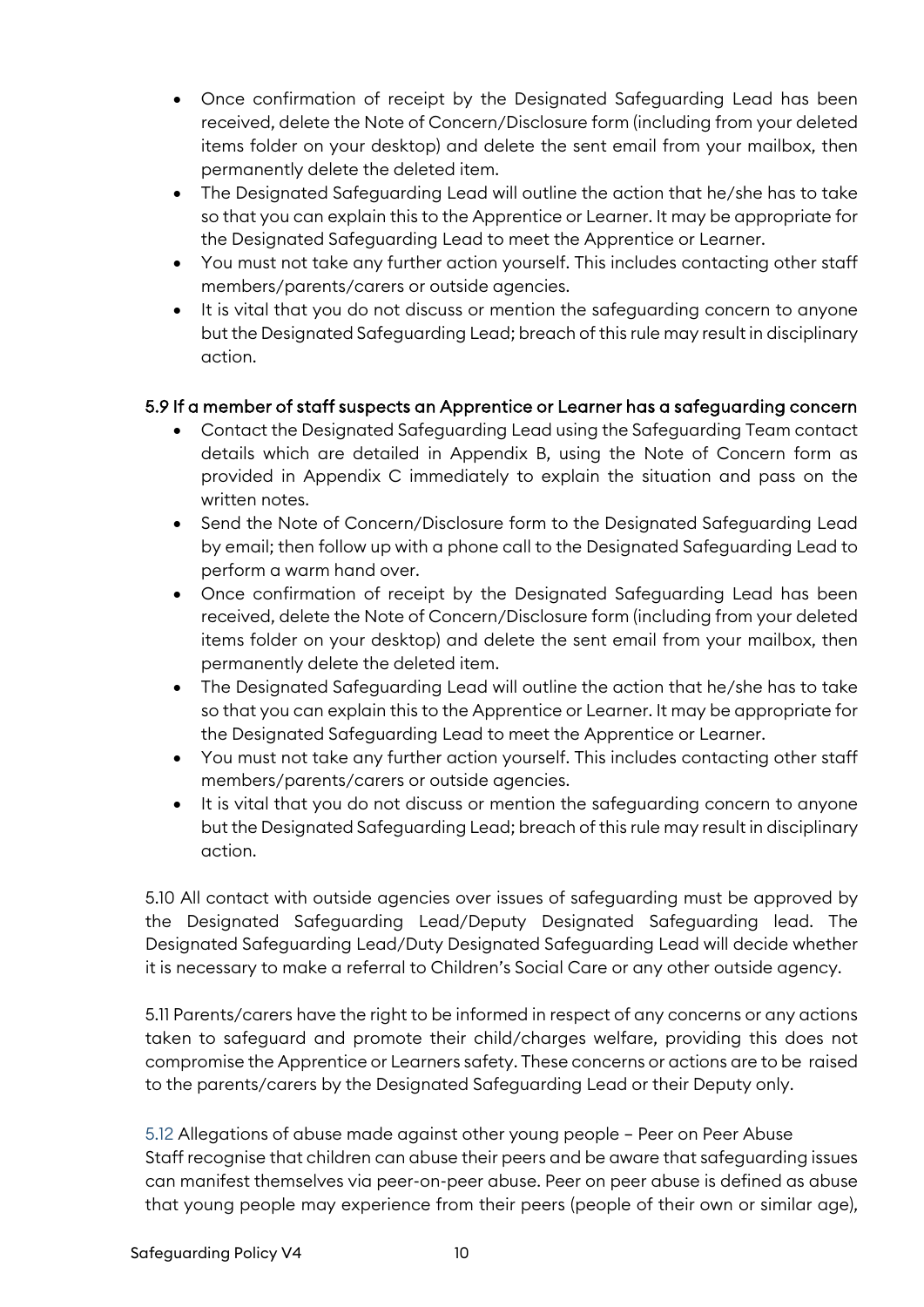perpetrated by a young person/s (under the age of 18 years)/vulnerable adult(s). All staff follow the procedure for minimising risk by monitoring social media and online usage, talking to learners and being aware of how learners are behaving. All learners are aware of the reporting procedure knowing their concerns will be treated seriously and how allegations of peer on peer abuse will be recorded, investigated and dealt with which is outlined in the Behaviour Policy.

5.13 Staff need to be aware that peer on peer abuse should never be tolerated or passed off as 'banter' or 'part of growing up'. GBS will take any concerns of this nature very seriously and concerns should be raised in the same way as any other concerns, directly to the Designated Safeguarding Lead.

- Contact the Designated Safeguarding Lead using the Safeguarding Team contact details which are detailed in Appendix B, using the Note of Concern form as provided in Appendix C immediately to explain the situation and pass on the written notes.
- Send the Note of Concern/Disclosure form to the Designated Safeguarding Lead by email; then follow up with a phone call to the Designated Safeguarding Lead to perform a warm hand over.
- Once confirmation of receipt by the Designated Safeguarding Lead has been received, delete the Note of Concern/Disclosure form (including from your deleted items folder on your desktop) and delete the sent email from your mailbox, then permanently delete the deleted item.
- The Designated Safeguarding Lead will outline the action that he/she has to take so that you can explain this to the Apprentice or Learner. It may be appropriate for the Designated Safeguarding Lead to meet the Apprentice or Learner.
- You must not take any further action yourself. This includes contacting other staff members/parents/carers or outside agencies.
- It is vital that you do not discuss or mention the safeguarding concern to anyone but the Designated Safeguarding Lead; breach of this rule may result in disciplinary action.

5.14 Peer on peer abuse is most likely to include, but may not be limited to:

- bullying (including cyberbullying, prejudice-based and discriminatory bullying);
- abuse in intimate personal relationships between peers;
- physical abuse such as hitting, kicking, shaking, biting, hair pulling, or otherwise causing physical harm (this may include an online element which facilitates, threatens and/or encourages physical abuse);
- sexual violence, such as rape, assault by penetration and sexual assault; (this may include an online element which facilitates, threatens and/or encourages sexual violence);
- sexual harassment, such as sexual comments, remarks, jokes and online sexual harassment, which may be standalone or part of a broader pattern of abuse;
- causing someone to engage in sexual activity without consent, such as forcing someone to strip, touch themselves sexually, or to engage in sexual activity with a third party;
- consensual and non-consensual sharing of nude and semi-nude images and/or videos (also known as sexting or youth produced sexual imagery);
- upskirting,14 which typically involves taking a picture under a person's clothing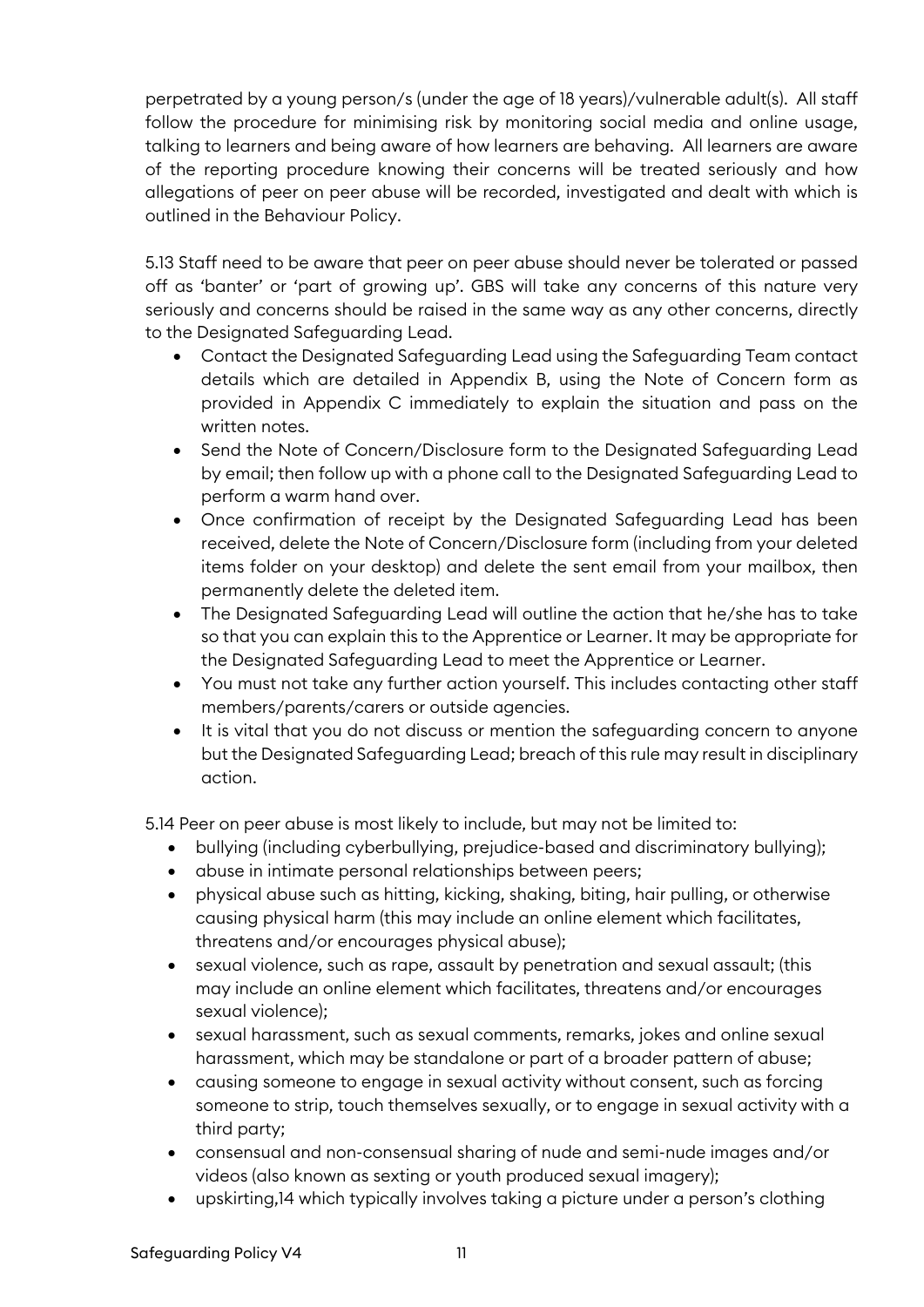without their permission, with the intention of viewing their genitals or buttocks to obtain sexual gratification, or cause the victim humiliation, distress or alarm; and

• initiation/hazing type violence and rituals (this could include activities involving harassment, abuse or humiliation used as a way of initiating a person into a group and may also include an online element).

All staff should be clear as to the policy and procedures with regard to peer on peer abuse and the important role they have to play in preventing it and responding where they believe a child may be at risk from it.

#### 5.15 Visitors

All official visitors to GBS are required to sign in when entering the office and sign out on their departure using the provided touchpad in the reception area. Unofficial visitors will not be allowed entry on site if they do not have a prebooked appointment or a valid reason to enter site. Visitors are not permitted to enter controlled areas unless accompanied by a member of staff. All GBS Staff have a visitors guidance document to follow to ensure the safety of both the Apprentices and Learners and the Staff.

5.16 Apprentices and Learners Work Setting. GBS has a responsibility to ensure the health, safety and welfare of all Apprentices and Learners undertaking apprenticeships or training with employers. GBS will ensure that employers are aware of this policy and their responsibilities of compliance in relation to Safeguarding and the 'Prevent' duty for any Apprentices and Learners who is placed with them and that arrangements are in place to ensure that the wellbeing of Apprentices and Learners is safeguarded.

5.17 Health and safety checks are completed prior to an Apprentice or Learner moving to a placement or work setting, including ensuring that the setting has safeguarding practices in place. During the placement or time spent as an Apprentice or Learner at the work setting, safeguarding checks will continue to be made by the Trainer/Work Coach as part of their check ins.

5.18 Apprentices and Learners with Criminal Convictions. GBS is committed to the fair treatment of all Apprentices and Learners and welcomes applications from a wide range of individuals, including those with criminal convictions. GBS is mindful, however, of the duty of care it owes to its Apprentices and Learners, its Staff and the wider community to act reasonably to protect their health, safety and welfare. Consequently, GBS requires all applicants to disclose any criminal convictions on application and enrolment, and this will be checked by the GBS Designated Safeguarding Lead and the Employer as part of induction checks.

5.19 If a criminal conviction is disclosed or otherwise brought to our attention, GBS will work with that person to determine the level of risk posed by the conviction to both the individual and/or to others. The individual will be required to complete a Criminal Convictions Disclosure Form providing GBS with further information about the offence and contact details for any relevant third-party e.g., a Probation Officer.

5.20 The information given on the Disclosure Form will then be used to assess whether there is any risk posed should the individual enroll on a course with GBS. An interview must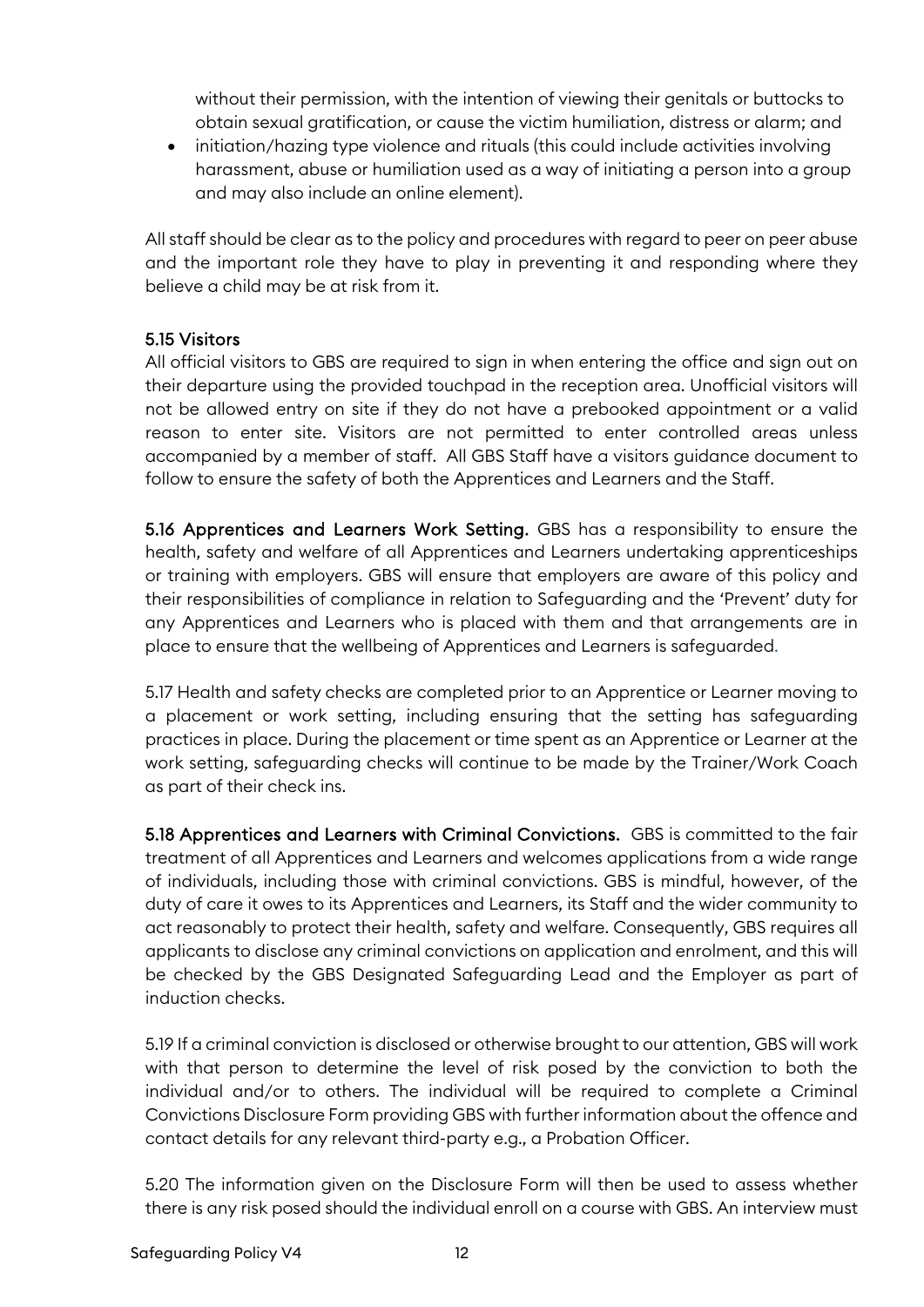take place with the Designated Safeguarding Lead prior to enrolment to approve the application and sign the enrolment form. Where medium/high risk has been identified, GBS reserve the right to defer enrolment.

5.21 Concerns about another Staff Member - Low level Concerns. The term low-level concern does not mean that it is insignificant, it means that the behaviour towards a child does not meet the threshold set out at KCSIE (2021) paragraph 338. A low-level concern is any concern no matter how small, and even if no more than causing a sense of unease or a nagging doubt- that an adult working in or on behalf of the school or college may have acted in a way that: - is inconsistent with the staff code of conduct, including inappropriate conduct outside of work; and - does not meet the allegations threshold or is otherwise not considered serious enough to consider a referral to the LADO. GBS are aware that sometimes allegations may involve a member of GBS Staff. In these circumstances, the allegation must be reported directly to the CEO and the Designated Safeguarding Lead using the note of concern form.

5.22 In the absence of the CEO, the Managing Director must be informed. On receipt of such an allegation, GBS's disciplinary procedures relating to allegations of abuse will be followed. Additionally, the Chair of the Board will be notified if the allegations relate to the CEO.

5.23 Concerns about Safeguarding Practices. All staff should feel able to raise concerns about poor or unsafe practice and potential failures in the GBS safeguarding practices and know that such concerns would be taken seriously by the Management and Leadership Team. If staff members have any concerns about the safeguarding practices or procedures, they should raise this initially with the Managing Director. If no immediate action is taken, then appropriate Whistleblowing Procedures are in place for such concerns to be raised with the Management and Leadership Team. See Whistleblowing Policy.

5.24 Where a staff member feels unable to raise an issue with GBS or feels that their genuine concerns are not being addressed, other whistleblowing channels may be open to them including the NSPCC whistleblowing helpline which is available for staff who do not feel able to raise concerns regarding child protection failures internally. Staff can call 0800 0280285 – this line is available from 8:00 AM to 8:00 PM, Monday to Friday or alternatively, email: [help@nspcc.org.uk](mailto:help@nspcc.org.uk)

5.25 Internet Usage. All members of Staff at GBS have access to the internet via their work computing equipment and therefore undertake Online Digital safety training. This internet usage may be checked at regular intervals, to understand not only how often the internet is being used but also what it is being used for. It is the policy of GBS that accessing any material via the internet which is deemed as inappropriate is a disciplinary offence with the potential for instant dismissal depending on the severity.

5.26 Apprentices or Learners who use GBS property to access the internet are also subject to regular checks and will be made aware before using the equipment of the rules which apply around inappropriate behavior. All members of staff must ensure their learners are aware of good practice in online safety.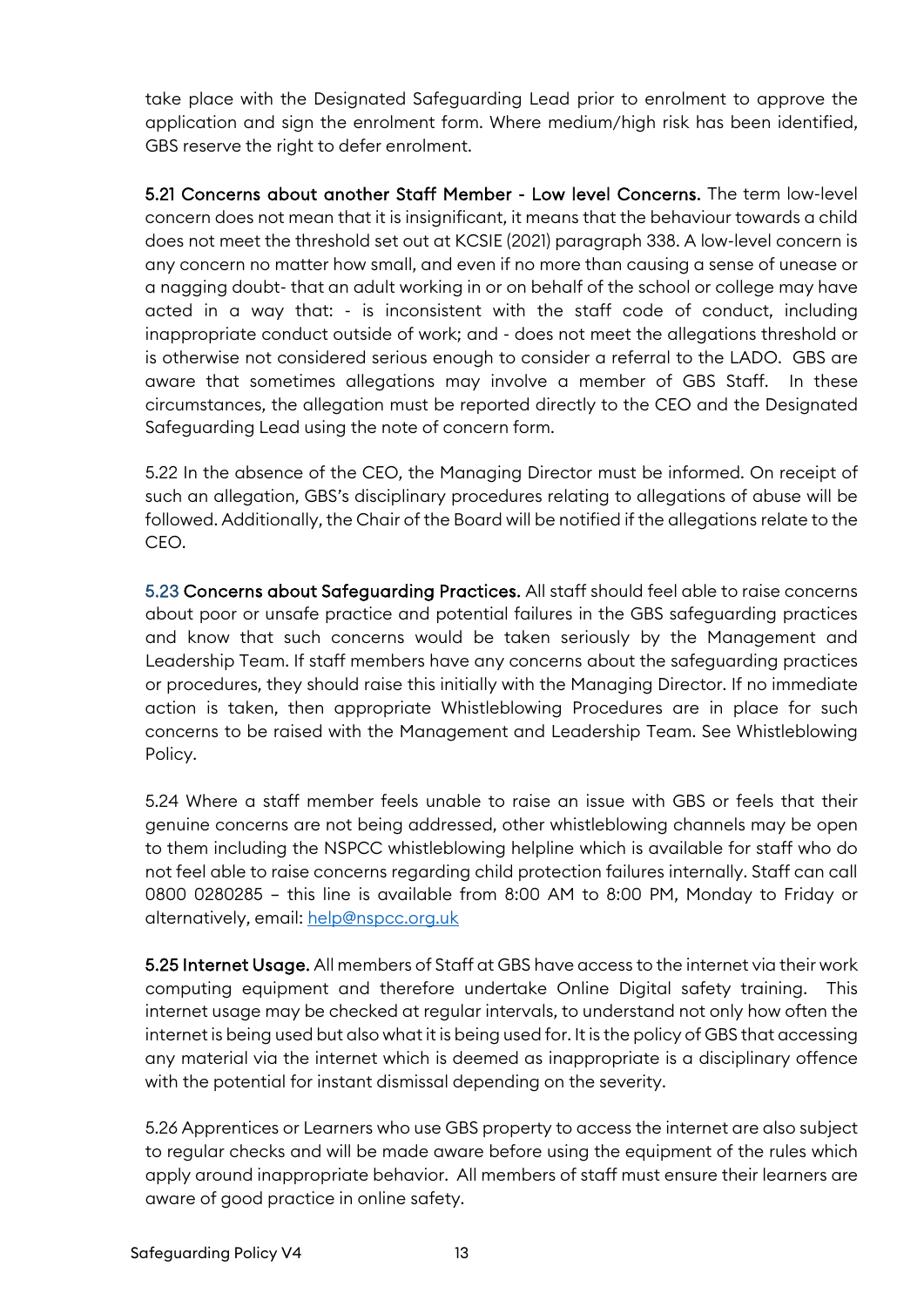## **Responsibilities**

6.1 The GBS Board will:

- Ensure that GBS has an effective Safeguarding Policy and a related Prevent Policy in place, both of which are updated annually,
- Ensure that GBS contributes to inter-agency working in line with statutory guidance 'Working Together to Safeguard Children 2015' and 'Keeping Children Safe in Education 2020'.
- Ensure that the Safeguarding arrangements take into account the procedures and practice of the local authority as part of the inter-agency safeguarding procedures set up by the Local Safeguarding Children Board (LSCB).
- Ensure that GBS complies with the Prevent Duty as set out in the Counter Terrorism and Security Act 2015; details of which are in the Prevent Policy.
- Ensure that the policies and procedures in place enable appropriate action to be taken in a timely manner to safeguard and promote Apprentices and Learners' welfare.
- Appoint a Board Member with responsibility for Safeguarding and Prevent who will liaise with the CEO and the Designated Safeguarding Lead.
- Ensure that a Designated Safeguarding Lead is appointed to lead on safeguarding, advise/support staff and liaise with the Local Authority and other agencies. They will have status/authority to carry out the role (e.g., commit resources to safeguarding and direct staff as appropriate).
- Give scrutiny to regular reports which will provide detail on the numbers and types of safeguarding incidents and concerns which have arisen.
- Ensure that any deficiencies or weaknesses in safeguarding arrangements are remedied without delay.
- Ensure that a member of the Board is nominated to liaise with the Designated Safeguarding Lead for the relevant local authority and partner agencies in the event of a safeguarding allegation being made against the CEO.

#### 6.2 The CEO will:

- Maintain responsibility for and oversight of Safeguarding within GBS.
- Ensure through the GBS Management and Leadership Team that safeguarding policies and procedures and any linked safeguarding procedures are fully implemented and followed by all staff.
- Work to ensure that all GBS Staff feel able to raise concerns about poor or unsafe practice regarding Apprentices and Learners and that concerns will be addressed sensitively and in a timely and appropriate manner.
- Ensure that the Safeguarding Policy/procedures are available to parents/carers and employers via the GBS website.

#### 6.3 The Designated/Deputy Safeguarding Lead will:

- Ensure that the Safeguarding Policy and the Prevent Policy is reviewed annually (or sooner if required) and the procedures and implementation are reviewed regularly by the Board.
- Ensure that the Safeguarding Policy is available publicly and that parents/carers and employers are aware of the fact that referrals about suspected abuse or neglect may be made and the role of GBS in this.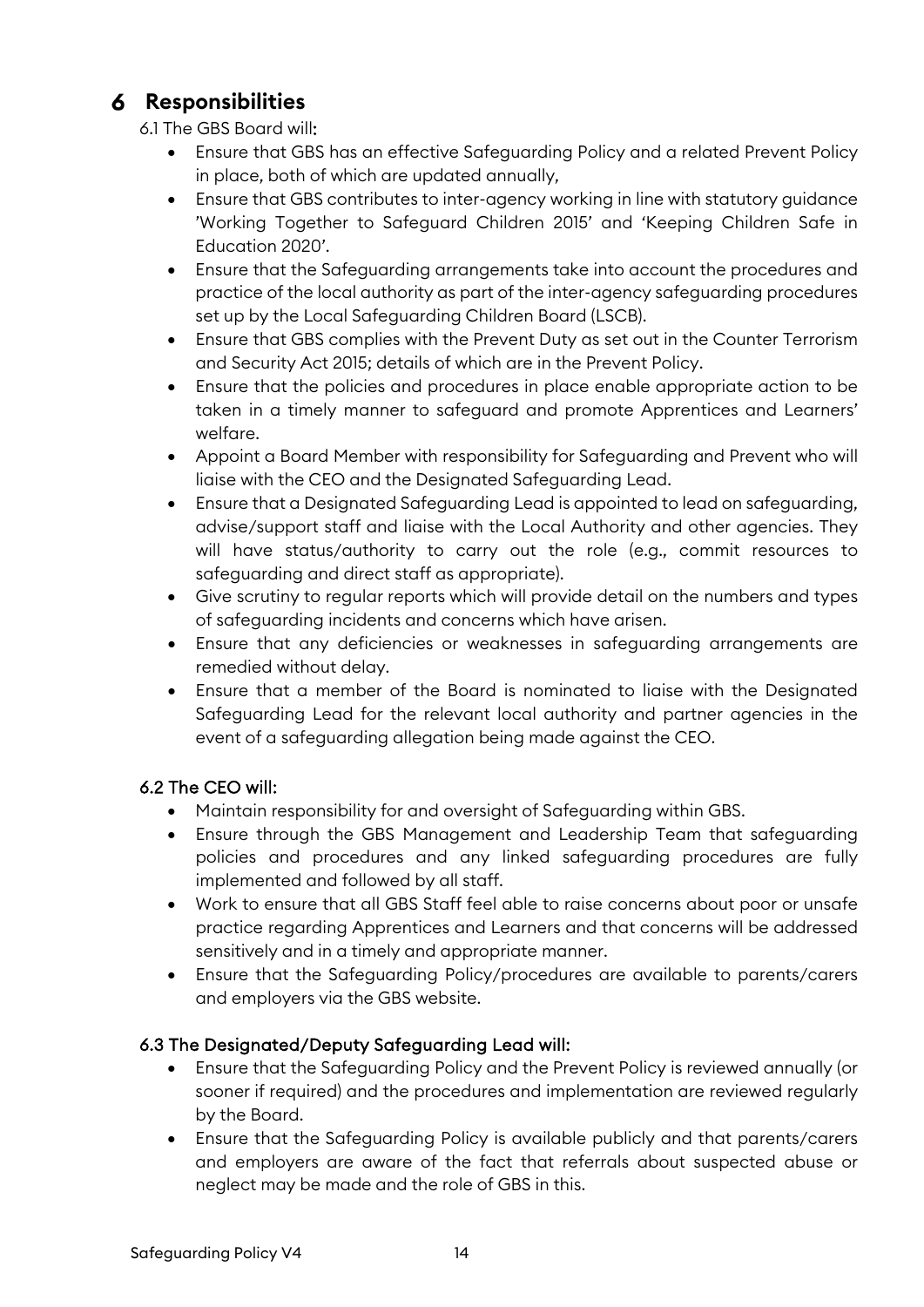- Provide an monthly Safeguarding report for the Board, detailing any changes to the policy and procedures; training undertaken by GBS Staff with specific responsibility and all other Staff and Board members, and number and types of incidents/cases.
- Ensure that the necessary provisions are made regarding commitment towards policy and procedures by sharing and monitoring knowledge and awareness and encouraging communication and collaboration.
- Ensure the quality assurance of the provision of safeguarding information, advice and guidance and procedures by being aware of updates and changes and cascading these out to all GBS Staff.
- Ensure there is liaison with employers providing Apprenticeships to ensure proper safeguarding arrangements are in place and continue to be in place throughout the Apprentice or Learners placement.
- Provide information, advice, guidance and support to Employers regarding safeguarding procedures.
- Act as a source of support, advice and expertise to GBS Staff, Apprentices and Learners on matters of safety and safeguarding, when deciding to make a referral, by liaising with relevant agencies.
- Keep detailed, accurate, confidential and secure written records of concerns, disclosures and referrals. Ensure all such records are kept confidentially and securely.
- Liaise with the Safeguarding Team/any other relevant staff to inform of any issues/ongoing investigations via the Safeguarding reporting procedure.
- Ensure the Safeguarding Team act as a key point of referral for Apprentices and Learners/staff/ parents/carers, offer advice, assess information promptly, take action or refer on to the Designated/Deputy Safeguarding Lead so that GBS can respond swiftly and appropriately to all concern's referrals and disclosures.
- Have access to resources and attend any relevant or refresher training courses at least once every 12 months.

## **Training**

7.1 'Induction Training' for staff is mandatory and must include;

- the Safeguarding policy;
- the behaviour policy;
- the staff behaviour policy (sometimes called a code of conduct);
- the safeguarding response to children who go missing from education; and
- the role of the designated safeguarding lead (including the identity of the Designated Safeguarding Lead and any deputies). (See KCSIE (2021))
- Reading the relevant section of KCSIE2021

The Designated Safeguarding Lead will work with the GBS Staff members Line Manager to arrange the Induction Training and/or Refresher Training regarding safeguarding.

Designated Safeguarding Leads attend training every year; and in addition to formal training, their knowledge and skills are refreshed at regular intervals, at least annually.

All other staff receive regular monthly safeguarding and child protection updates as required, but at least annually, to provide them with relevant skills and knowledge to safeguard children effectively.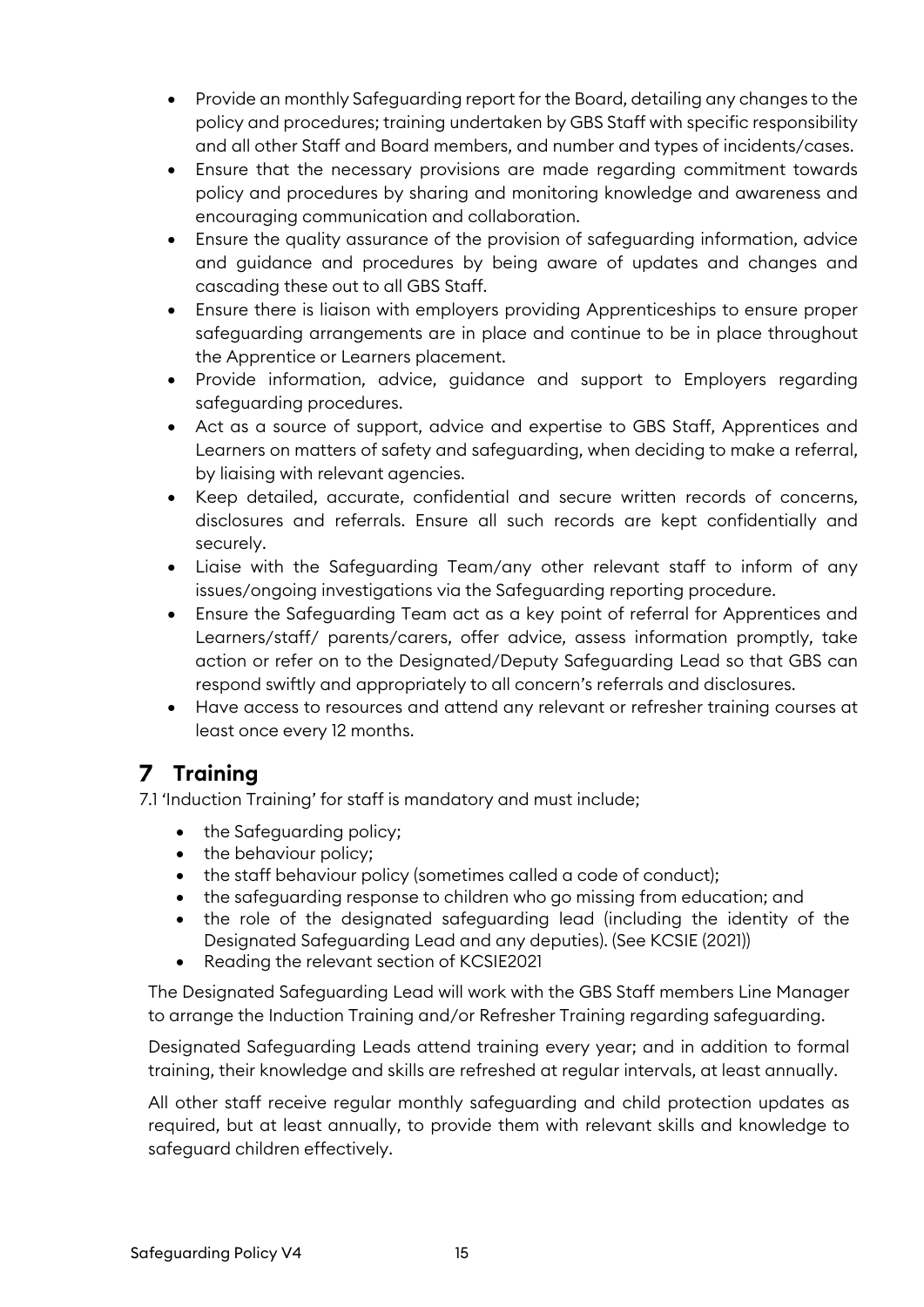Safer Recruitment training is undertaken by all relevant staff and governors who are involved in the recruitment process and includes information on all relevant ways of working when recruiting ensuring safeguarding is a key factor.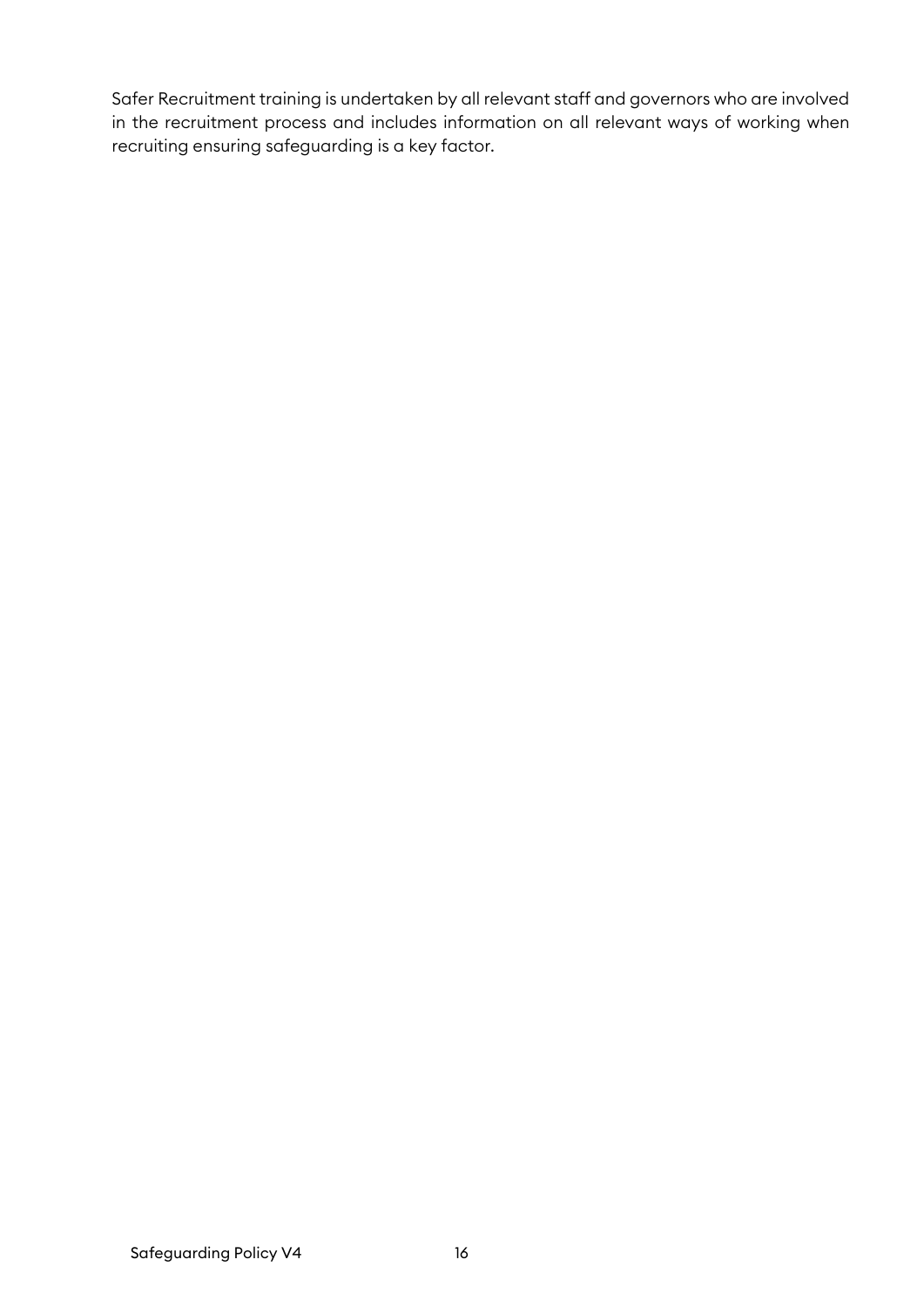## **Appendix A**

#### **Definitions**

(Definitions taken from Keeping Children Safe in Education (KCSI) 2021 and the supplementary guidance within KCSIE.)

Staff should be aware that abuse, neglect, and safeguarding issues are rarely standalone events that can be covered by definition or label. In most cases multiple issues will overlap with one another.

#### Abuse

A form of maltreatment of a child. Somebody may abuse or neglect a child by inflicting harm, or by failing to act to prevent harm. Children may be abused in a family or in an institutional or community setting by those known to them or, more rarely, by others (e.g., via the internet). They may be abused by an adult/adult or another child or children.

#### Physical Abuse

A form of abuse which may involve hitting, shaking, throwing, poisoning, burning or scalding, drowning, suffocating or otherwise causing physical harm to a child. Physical harm may also be caused when a parent or carer fabricates the symptoms of, or deliberately induces illness in a child.

#### Emotional Abuse

The persistent emotional maltreatment of a child such as to cause severe and adverse effects on the child's emotional development. It may involve conveying to a child that they are worthless or unloved, inadequate, or valued only insofar as they meet the needs of another person. It may include not giving the child opportunities to express their views, deliberately silencing them or 'making fun' of what they say or how they communicate. It may feature age or developmentally inappropriate expectations being imposed on children.

These may include interactions that are beyond a child's developmental capability as well as overprotection and limitation of exploration and learning, or preventing the child participating in normal social interaction. It may involve seeing or hearing the ill-treatment of another. It may involve serious bullying (including cyber bullying), causing children to frequently feel frightened or in danger, the exploitation or corruption of children. Some level of emotional abuse is involved in all types of maltreatment of a child, although it may occur alone.

#### Sexual abuse

Involves forcing or enticing a child or young person to take part in sexual activities, not necessarily involving a high level of violence, whether or not the child is aware of what is happening. The activities may involve physical contact, including assault by penetration (for example rape or oral sex) or non-penetrative acts such as masturbation, kissing, rubbing and touching outside of clothing. They may also include non-contact activities, such as involving children in looking at, or in the production of sexual images, watching sexual activities, encouraging children to behave in sexually inappropriate ways, or grooming a child in preparation for abuse.

Sexual abuse is not solely perpetrated by adult males. Women can also commit acts of sexual abuse, as can other children. The sexual abuse of children by other children is a specific safeguarding issue in education.

Safeguarding Policy V4 17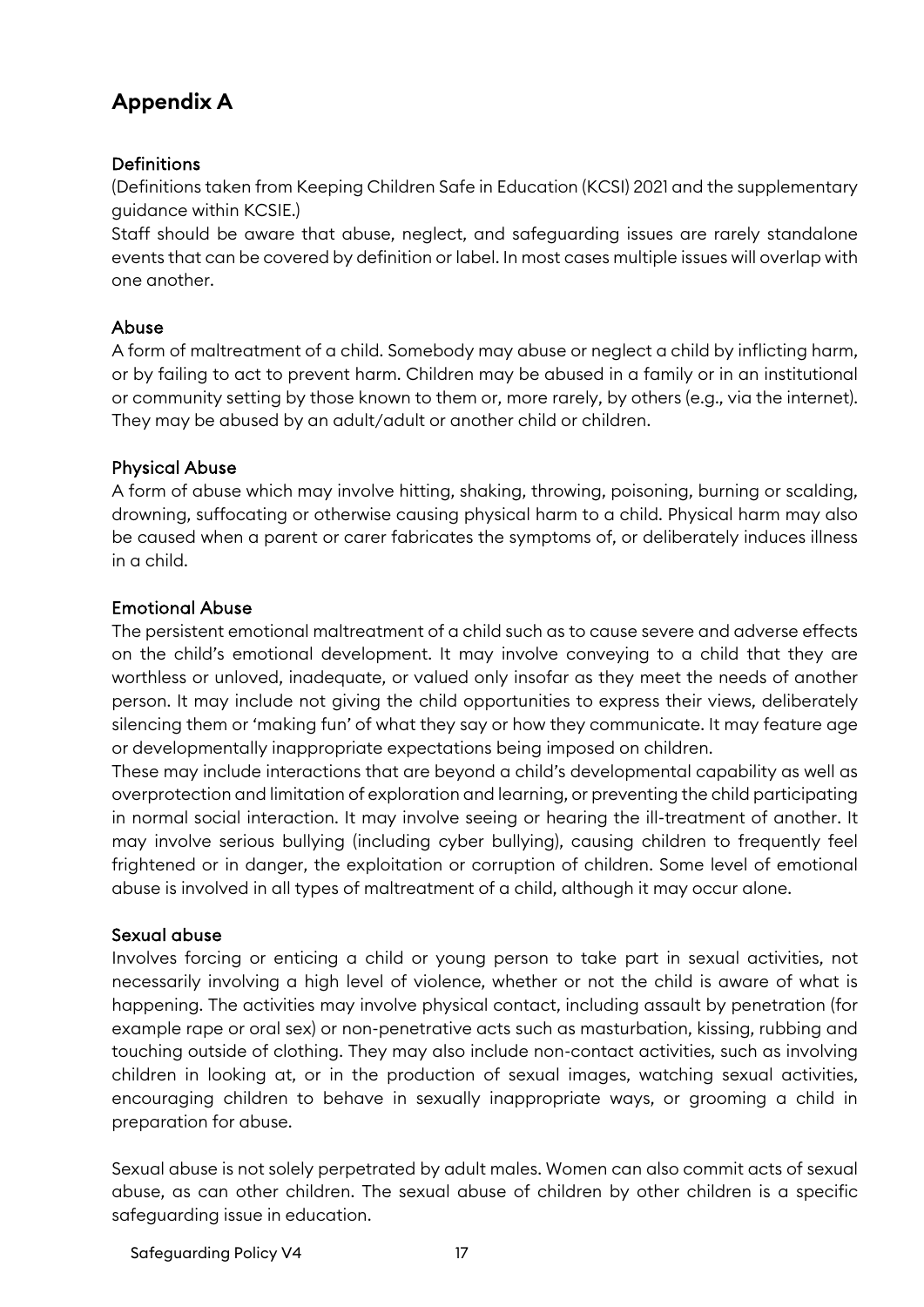#### Peer on Peer abuse

All staff should be aware that children can abuse other children (often referred to as peer-onpeer abuse). This is most likely to include, but may not be limited to:

- Bullying (including cyber bullying);
- Physical abuse such as hitting, kicking, shaking, biting, hair pulling, or otherwise causing physical harm;
- Sexual violence, such as rape, assault by penetration and sexual assault;
- Sexual harassment, such as sexual comments, remarks, jokes and online sexual harassment, which may be standalone or part of a broader pattern of abuse;
- Gender-based violence
- Up skirting, which typically involves taking a picture under a person's clothing without them knowing, with the intention of viewing their genitals or buttocks to obtain sexual gratification, or cause the victim humiliation, distress or alarm;
- Sexting (also known as youth produced sexual imagery); and
- Initiation/hazing type violence rituals.

Abuse is abuse and should never be tolerated or passed off as "banter" or "part of growing up". Different gender issues can be prevalent when dealing with peer-on-peer abuse. This could for example include children or adults being sexually touched/assaulted or children or adults being subject to initiation-type violence.

All staff should be clear as to GBS's policy and procedures with regards to peer-on-peer abuse.

#### Bullying, including cyberbullying

Under the Children Act 1989, a bullying incident should be addressed as a child protection concern when there is 'reasonable cause to suspect that a child is suffering, or is likely to suffer, significant harm'. Where this is the case, GBS Training staff should report concerns to a member of the Safeguarding Team using the Safeguarding Reporting Process as per section 6 of the Safeguarding Policy. Even where safeguarding is not considered to be an issue, GBS Trainers may need to work with the Safeguarding Team to draw on a range of external services to support the Apprentices and Learners who are experiencing bullying and tackle any underlying issue which has contributed to Apprentices and Learners engaging in bullying.

Bullying is behavior by an individual or group, repeated over time, that intentionally hurts another individual or group either physically or emotionally. Bullying can take many forms (for instance, cyber-bullying via text messages or the internet), and is often motivated by prejudice against particular groups, for example on grounds of race, gender, religion, sexual orientation, or because a child is adopted or has caring responsibilities. It might be motivated by actual differences between children, or perceived differences. Stopping violence and ensuring immediate physical safety is the first priority for GBS, but Staff need to be aware that emotional bullying can sometimes be more damaging than physical bullying.

Many experts say that bullying involves an imbalance of power between the perpetrator and the victim. This could involve perpetrators of bullying having control over the relationship which makes it difficult for those they bully to defend themselves. The imbalance of power can manifest itself in several ways, it may be physical, psychological (knowing what upsets someone), be derived from an intellectual imbalance, or by having access to the support of a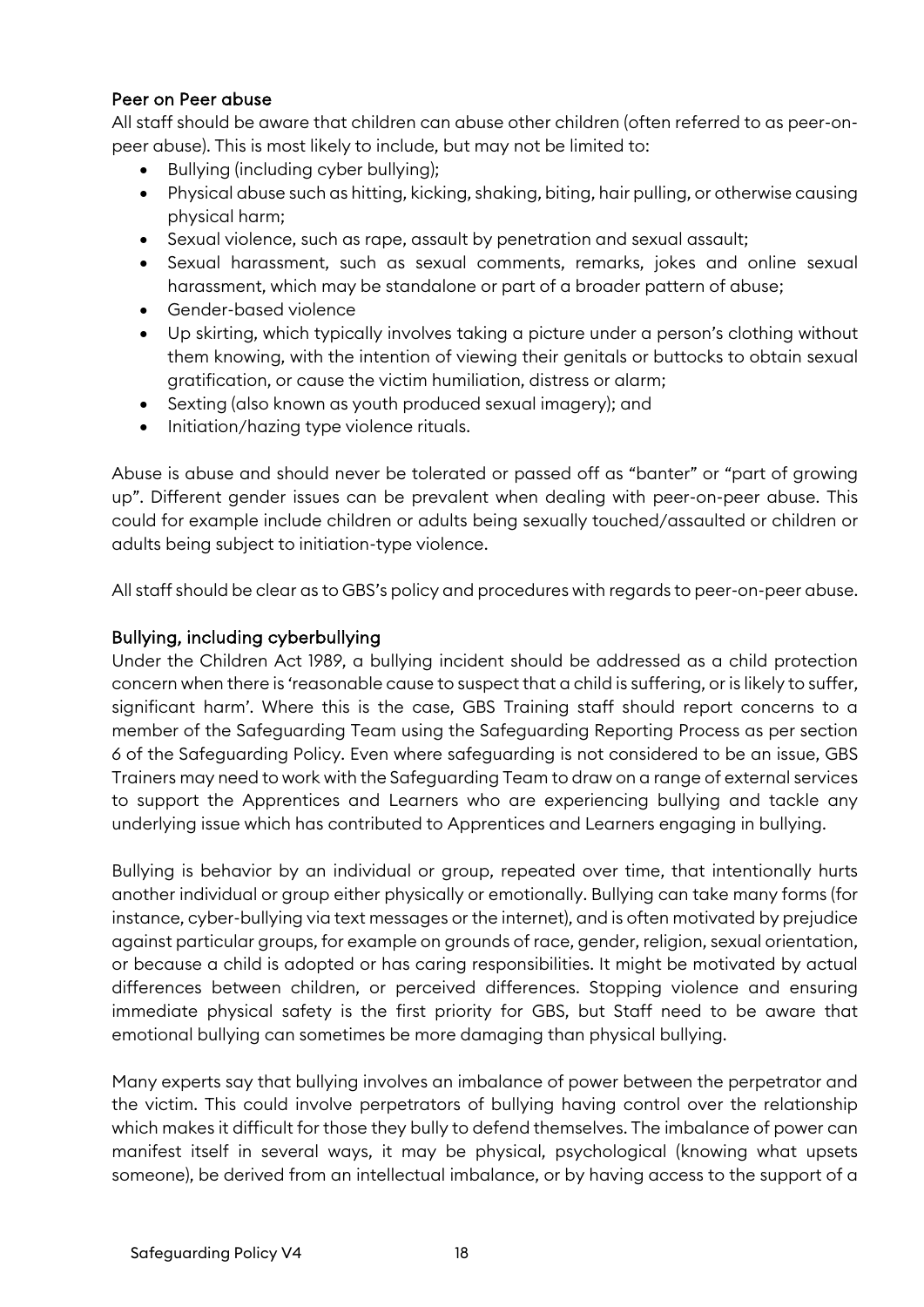group, or the capacity to socially isolate. It can result in the intimidation of a person or persons through the threat of violence or by isolating them either physically or online.

#### Child Criminal Exploitation

CCE is where an individual or group takes advantage of an imbalance of power to coerce, control, manipulate or deceive a child into any criminal activity in exchange for something the victim needs or wants, and/or for the financial or other advantage of the perpetrator or facilitator and/or through violence or the threat of violence.

The victim may have been criminally exploited even if the activity appears consensual. CCE does not always involve physical contact; it can also occur through the use of technology.

Some of the following can be indicators of CCE:

- children who appear with unexplained gifts or new possessions;
- children who associate with other young people involved in exploitation;
- children who suffer from changes in emotional well-being;
- children who misuse drugs and alcohol;
- children who go missing for periods of time or regularly come home late; and
- children who regularly miss school or education or do not take part in education.

#### County Lines

'County Lines' criminal exploitation of children is a geographically widespread form of harm that is a typical feature of criminal activity: drug networks or gangs groom and exploit Apprentices and Learners to carry drugs and money from urban areas to suburban and rural areas, market and seaside towns. Key to identifying potential involvement in county lines are missing episodes, when the victim may have been trafficked for the purpose of transporting drugs and a referral to the National Referral Mechanism should be considered.

Like other forms of abuse exploitation

- can affect any child or young person (male or female) under the age of 18 years;
- can affect any vulnerable adult over the age of 18 years;
- can still be exploitation even if the activity appears consensual;
- can involve force and/or enticement-based methods of compliance and is often accompanied by violence or threats of violence;
- can be perpetrated by individuals or groups, males or females, and young people or adults; and
- is typified by some form of power imbalance in favour of those perpetrating the exploitation. Whilst age may be the most obvious, this power imbalance can also be due to a range of other factors including gender, cognitive ability, physical strength, status, and access to economic or other resources.

County lines is a term used to describe gangs and organised criminal networks involved in exporting illegal drugs (primarily crack cocaine and heroin) into one or more importing areas within the UK, using dedicated mobile phone lines or other forms of "deal lines".'

Exploitation is an integral part of the county lines offending model with children and vulnerable adults exploited to move and store drugs and money. Offenders will often use coercion, intimidation, violence (including sexual violence) and weapons to ensure compliance of victims. Children can easily become trapped by this type of exploitation as county lines gangs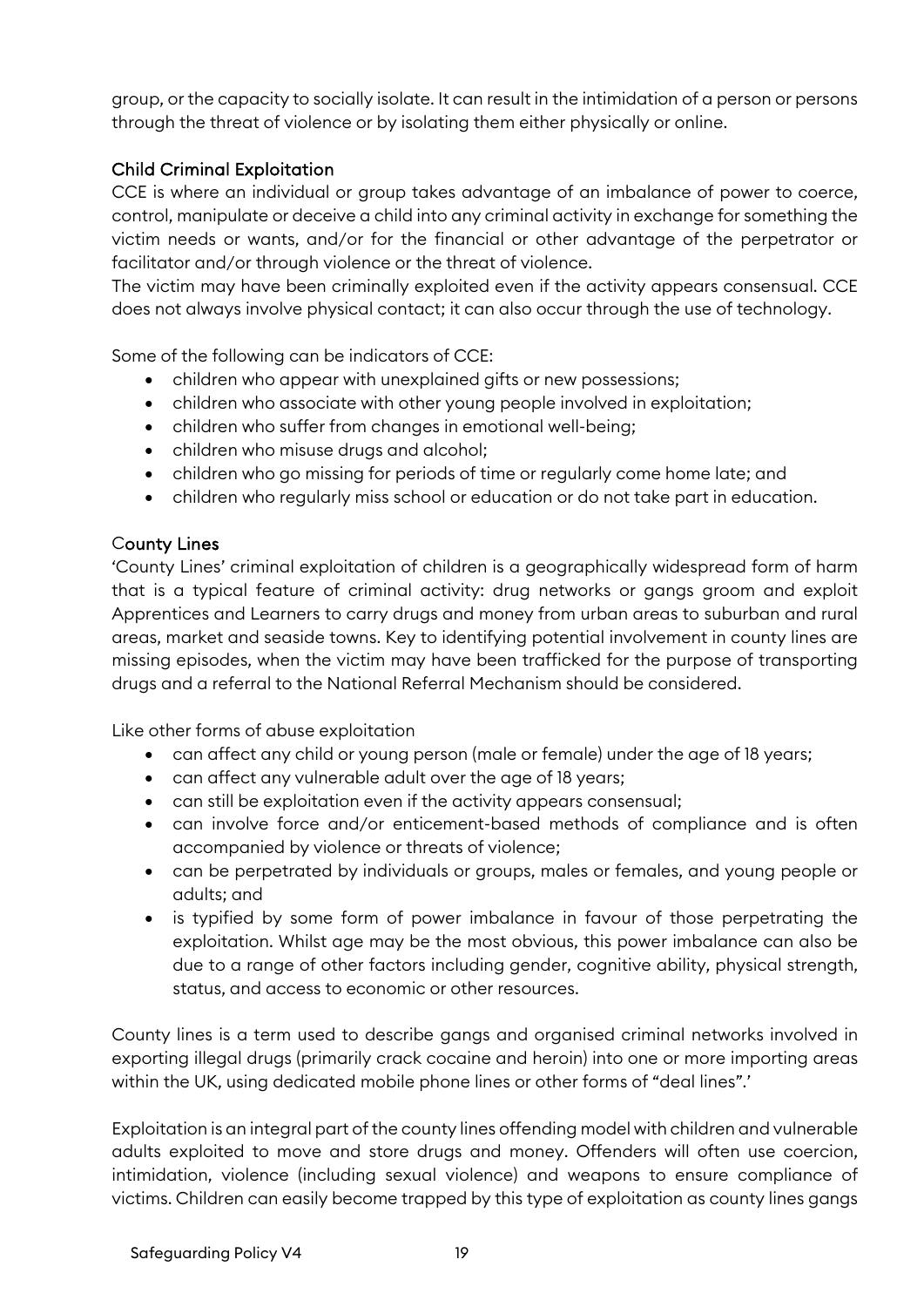create drug debts and can threaten serious violence and kidnap towards victims (and their families) if they attempt to leave the county lines network. See KCSIE (2020) page 85.

#### Child Missing from Education

All staff should be aware that children going missing from education, particularly repeatedly, can act as a vital warning sign of a range of safeguarding possibilities. This may include abuse and neglect, which may include sexual abuse or exploitation. It may indicate mental health problems, risk of substance abuse, risk of travelling to conflict zones, risk of female genital mutilation or risk of forced marriage and may also raise concerns about others safeguarding issues, including the criminal exploitation of children. We monitor attendance carefully and address poor or irregular attendance without delay. Early intervention is necessary to identify the existence of any underlying safeguarding risk and to help prevent the risks of a child going missing in future. GBS Training staff should follow the GBS procedures for tracking attendance and absence.

#### Children who have a social worker

At GBS, we recognise that when an Apprentice or Learner has a social worker, it is an indicator that they are more at risk than most Apprentices and Learners. This may mean that they are more vulnerable to further harm, as well as facing educational barriers to attendance, learning, behavior and poor mental health. We take these needs into account when making plans to support Apprentices and Learners who have a social worker.

#### Children with family members in prison

Approximately 200,000 children in England and Wales have a parent sent to prison each year. These children are at risk of poor outcomes including poverty, stigma, isolation and poor mental health. NICCO provides information designed to support professionals working with offenders and their children, to help mitigate negative consequences for those children.

#### Children with special educational needs and disabilities

Apprentices and Learners with special educational needs and disabilities can face additional safeguarding challenges because:

- there may be assumptions that indicators of possible abuse such as behavior, mood and injury relate to the child's disability without the need for further exploration;
- children with SEN and disabilities can be disproportionally impacted by things like bullying without outwardly showing any signs; and
- difficulties may arise in overcoming communication barriers.

#### Child Sexual Exploitation (CSE)

Child Sexual Exploitation is a form of sexual abuse. It occurs where an individual or group takes advantage of an imbalance of power to coerce, manipulate or deceive a child or young person under the age of 18 into sexual activity in exchange for something the victim needs or wants, and/or for the financial advantage or increased status of the perpetrator or facilitator. The victim may have been sexually exploited even if the sexual activity appears consensual. Child sexual exploitation does not always involve physical contact; it can also occur using technology. Like all forms of child abuse, child sexual exploitation:

• Can affect any child or young person (male or female) under the age of 18 years, including 16 and 17-year old's who can legally consent to having sex;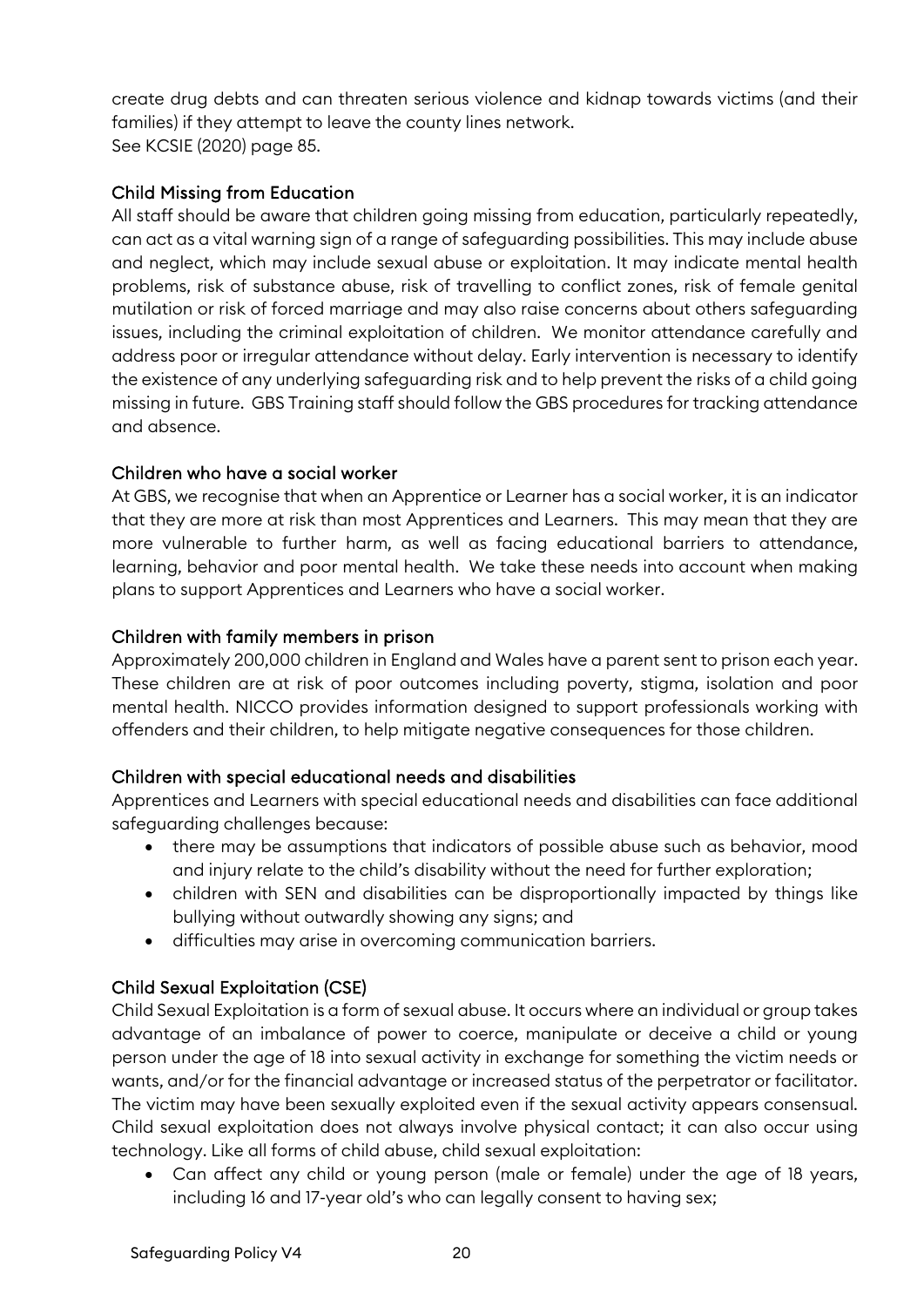- Can still be abuse even if the sexual activity appears consensual;
- Can include both contact (penetrative and non-penetrative acts) and non-contact sexual activity;
- Can take place in person or via technology, or a combination of both;
- Can involve force and/or enticement-based methods of compliance and may, or may not, be accompanied by violence or threats of violence;
- May occur without the child or young person's immediate knowledge (e.g., through others copying videos or images they have created and posted on social media);
- Can be perpetrated by individuals or groups, males or females, and children or adults. The abuse can be a one-off occurrence or a series of incidents over time and range from opportunistic to complex organised abuse; and is typified by some form of power imbalance in favour of those perpetrating the abuse. Whilst age may be the most obvious, this power imbalance can also be due to a range of other factors including gender, sexual identity, cognitive ability, physical strength, status, and access to economic or other resources.

The definition can be found on KCSIE (2020) page 84.

Some of the following signs may be indicators of child sexual exploitation:

- Acquisition of money, clothes, mobile phones, etc. without plausible explanation
- Gang-association and/or isolation from peers/social networks;
- Exclusion or unexplained absences from school, college or work;
- Leaving home/care without explanation and persistently going missing or returning late;
- Excessive receipt of texts/phone calls;
- Returning home under the influence of drugs/alcohol;
- Inappropriate sexualised behavior for age/sexually transmitted infections;
- Evidence of/suspicions of physical or sexual assault;
- Relationships with controlling or significantly older individuals or groups;
- Multiple callers (unknown adults or peers);
- Frequenting areas known for sex work;
- Concerning use of internet or other social media;
- Increasing secretiveness around behaviors; and
- Self-harm or significant changes in emotional well-being.

The statutory definition of Child Sexual Exploitation (CSE) can be found in the guidance document Child sexual exploitation: Definition and a guide for practitioners (DfE 2017)

Although the following vulnerabilities increase the risk of child sexual exploitation, it must be remembered that not all children with these indicators will be exploited. Child sexual exploitation can occur without any of these issues.

Potential vulnerabilities include:

- Having a prior experience of neglect, physical and/or sexual abuse;
- Lack of a safe/stable home environment, now or in the past (domestic abuse or parental substance misuse, mental health issues or criminality, for example);
- Recent bereavement or loss:
- Social isolation or social difficulties;
- Absence of a safe environment to explore sexuality;
- Economic vulnerability;
- Homelessness or insecure accommodation status;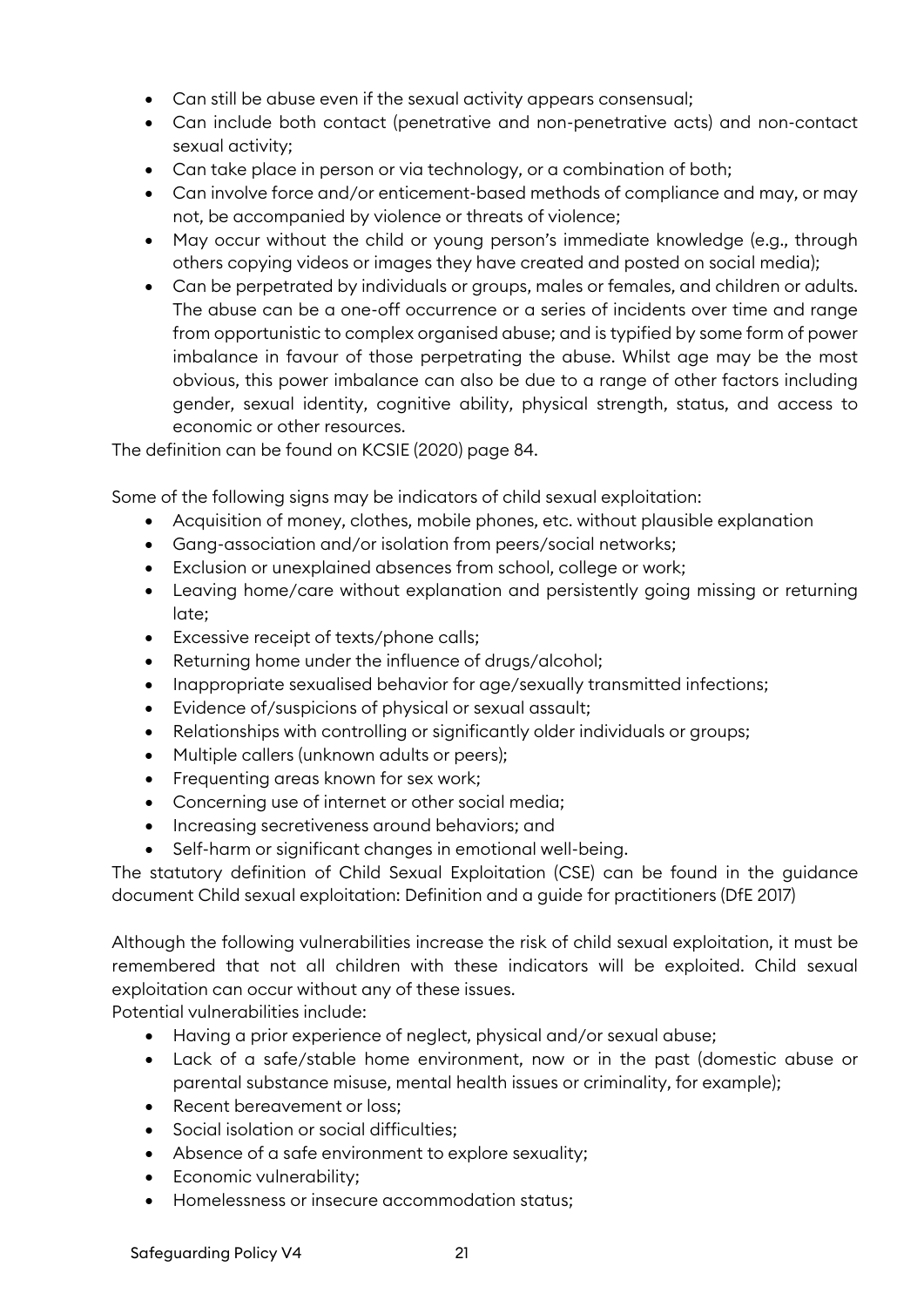- Connections with other Apprentices and Learners who are being sexually exploited;
- Family members or other connections involved in adult sex work;
- Having a physical or learning disability;
- Being in care (particularly those in residential care and those with interrupted care histories); and
- Sexual identity.

More information can be found in: Child sexual exploitation: Definition and a guide for practitioners (DfE 2017).

#### Domestic Abuse

The cross-government definition of domestic violence and abuse is:

"Any incident or pattern of incidents of controlling, coercive, threatening behavior, violence or abuse between those aged 16 or over who are, or have been, intimate partners or family members regardless of gender or sexuality." The abuse can encompass, but is not limited to:

- psychological;
- physical;
- sexual;
- financial; and
- emotional.

All children can witness and be adversely affected by domestic abuse in the context of their home life where domestic abuse occurs between family members Exposure to domestic abuse and/or violence can have a serious, long lasting emotional and psychological impact on children. In some cases, a child may blame themselves for the abuse or may have had to leave the family home as a result. Domestic abuse affecting young people can also occur within their personal relationships, as well as in the context of their home life.

Advice on identifying children who are affected by domestic abuse and how they can be helped is available at:

- NSPCC UK domestic-abuse Signs Symptoms Effects
- Refuge what is domestic violence/effects of domestic violence on children
- Safe lives: young people and domestic abuse

#### **Drugs**

This includes alcohol, tobacco, illegal drugs, medicines, new psychoactive substances ('legal highs') and volatile substances.

#### Fabricated or induced illness

There are three main ways of the parent/carer fabricating or inducing illness in a child. These are not mutually exclusive and include:

- Fabrication of signs and symptoms which may include fabrication of past medical history;
- Fabrication of signs and symptoms and falsification of hospital charts and records, and specimens of bodily fluids. This may include falsification of letters and documents;
- Induction of illness by a variety of means.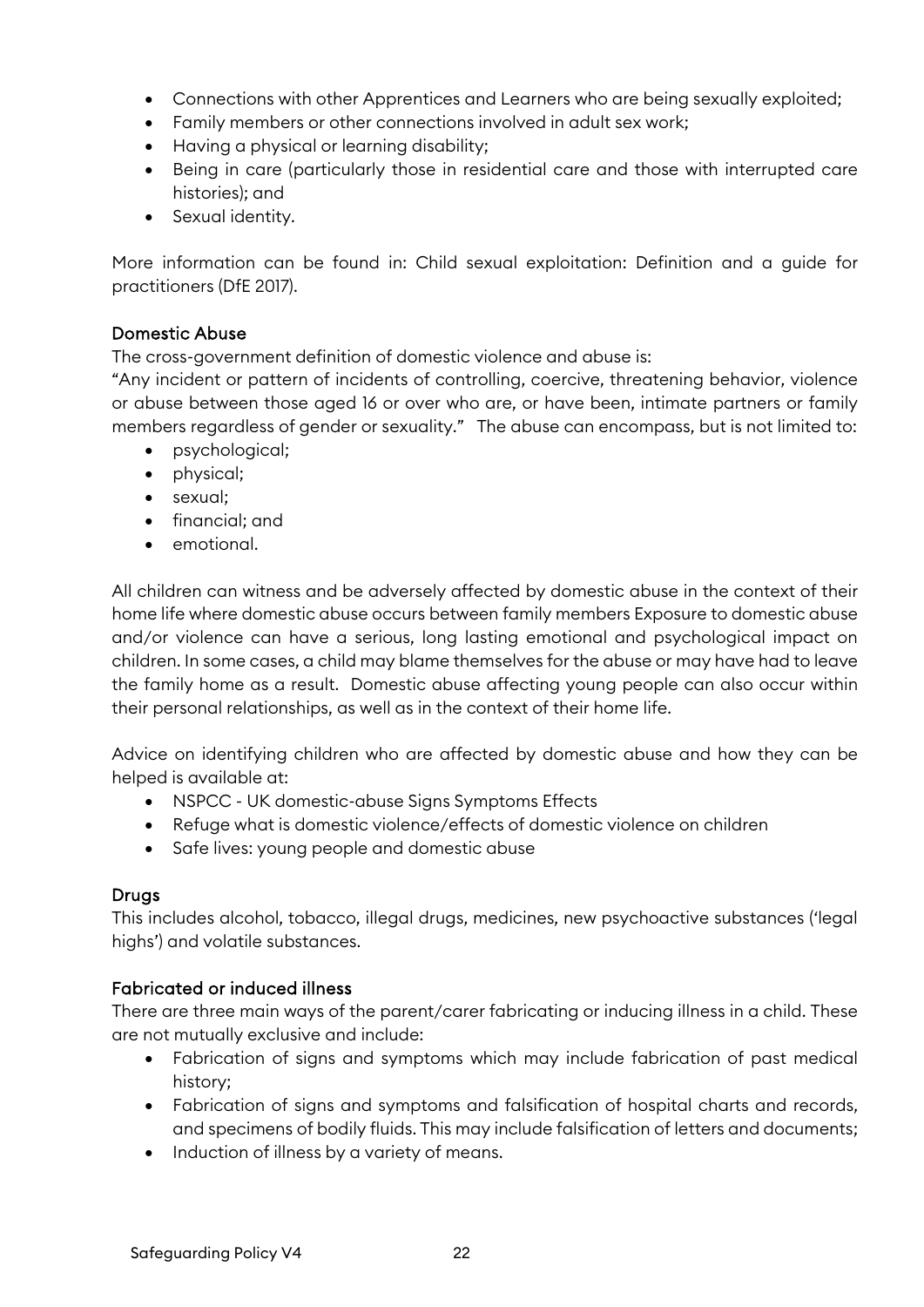#### Faith Abuse

Faith abuse is child abuse linked to faith or belief. This includes:

- belief in concepts of witchcraft and spirit possession, demons or the devil acting through children or leading them astray (traditionally seen in some Christian beliefs), the evil eye or djinns (traditionally known in some Islamic faith contexts) and dakini (in Hindu context);
- ritual or multi murders where the killing of children is believed to bring supernatural benefits, or the use of their body parts is believed to produce potent magical remedies;
- belief in magic or witchcraft to create fear in children to make them more compliant when they are being trafficked for domestic slavery or sexual exploitation.

This is not an exhaustive list and there will be other examples where children have been harmed when adults think that their actions have brought bad fortune, such as telephoning a wrong number which is believed by some to allow malevolent spirits to enter the home.

#### So-called 'honor-based' abuse (including FGM and Forced Marriage)

HBV encompasses incidents or crimes which have been committed to protect or defend the honor of the family and/or the community, including female genital mutilation (FGM), forced marriage, and practices such as breast ironing. Abuse committed in the context of preserving "honor" often involves a wider network of family or community pressure and can include multiple perpetrators. It is important to be aware of this dynamic and additional risk factors when deciding what form of safeguarding action to take.

All forms of HBV are abuse (regardless of the motivation) and should be handled and escalated as such. Professionals in all agencies, and individuals and groups in relevant communities, need to be alert to the possibility of a child being at risk of HBV, or already having suffered HBV.

#### Actions

If staff have a concern regarding a child that might be at risk of HBV or who has suffered from HBV, they should speak to the Designated Safeguarding Lead (or Deputy). As appropriate, they will activate local safeguarding procedures, using existing national and local protocols for multi-agency liaison with police and Children's Social Care. Where FGM has taken place, since 31 October 2015 there has been a mandatory reporting duty placed on teachers that requires a different approach.

#### FGM

Female genital mutilation refers to procedures that intentionally alter or cause injury to the female genital organs for non-medical reasons. The practice is illegal in the UK.

FGM typically takes place between birth and around 15 years old; however, it is believed that the majority of cases happen between the ages of 5 and 8.

Risk factors for FGM include:

- low level of integration into UK society;
- mother or a sister who has undergone FGM;
- girls who are withdrawn from PSHE;
- visiting female elder from the country of origin;
- being taken on a long holiday to the country of origin;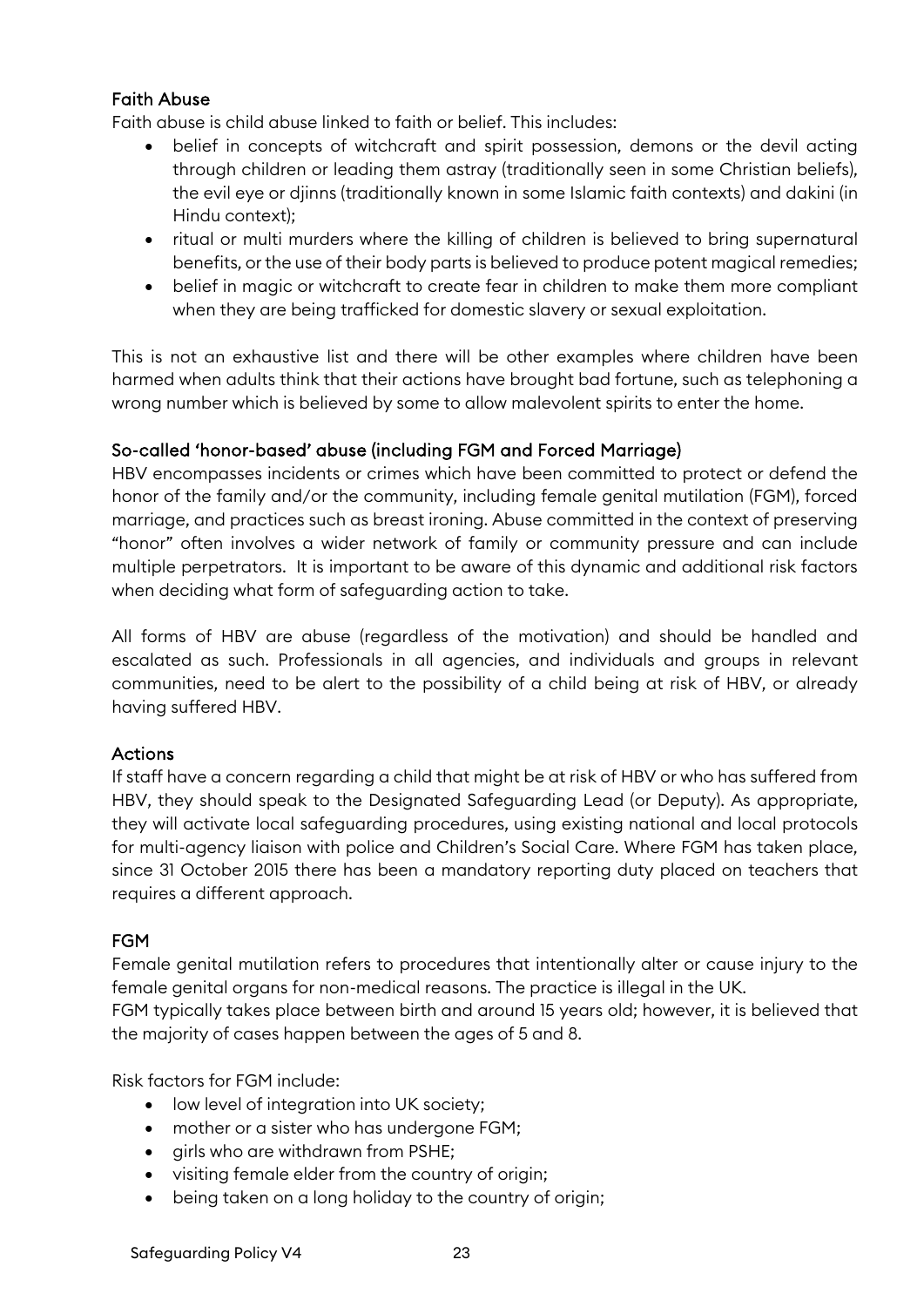• talk about a 'special' procedure to become a woman.

Staff should not assume that FGM only happens outside the UK. Indications that FGM may have already taken place may include:

- difficulty walking, sitting or standing and may even look uncomfortable;
- spending longer than normal in the bathroom or toilet due to difficulties urinating;
- spending long periods of time away from a classroom during the day with bladder or menstrual problems;
- frequent urinary, menstrual or stomach problems;
- prolonged or repeated absences from school or college, especially with noticeable behavior changes (e.g., withdrawal or depression) on the girl's return;
- reluctance to undergo normal medical examinations;
- confiding in a professional without being explicit about the problem due to embarrassment or fear;
- talking about pain or discomfort between her legs.

FGM mandatory reporting duty for teachers Section 5B of the Female Genital Mutilation Act 2003 (as inserted by section 74 of the Serious Crime Act 2015) places a statutory duty upon tutors along with regulated health and social care professionals in England and Wales, to report to the police where they discover (either through disclosure by the victim or visual evidence) that FGM appears to have been carried out on a girl who is under the age of 18. Those failing to report such cases will face disciplinary sanctions. It will be rare for teachers to see visual evidence, and they should not be examining pupils or Apprentices and Learners, but the same definition of what is meant by "to discover that an act of FGM appears to have been carried out" is used for all professionals to whom this mandatory reporting duty applies.

Tutors and Teachers must personally report to the police cases where they discover that an act of FGM appears to have been carried out. Unless the Tutor or Teacher has good reason not to, they should report any such case to the Designated Safeguarding Lead (or deputy) and involve Children's Social Care as appropriate. The duty does not apply in relation to 'at risk or suspected cases' (i.e., where the teacher does not discover that an act of FGM appears to have been carried out, either through disclosure by the victim or visual evidence) or in cases where the woman is 18 or over. In these cases, Tutors and Teachers should follow local safeguarding procedures.

#### Forced marriage

Forcing a person into a marriage is a crime in England and Wales. A forced marriage is one entered into without the full and free consent of one or both parties and where violence, threats or any other form of coercion is used to cause a person to enter into a marriage. Threats can be physical or emotional and psychological. A lack of full and free consent can be where a person does not consent or where they cannot consent (if they have learning disabilities, for example). Nevertheless, some communities use religion and culture to coerce a person into marriage. Schools and colleges can play an important role in safeguarding children from forced marriage.

The Forced Marriage Unit has published statutory guidance and multi-agency guidelines, pages 35-36 of which focus on the role of schools and colleges. School and college staff can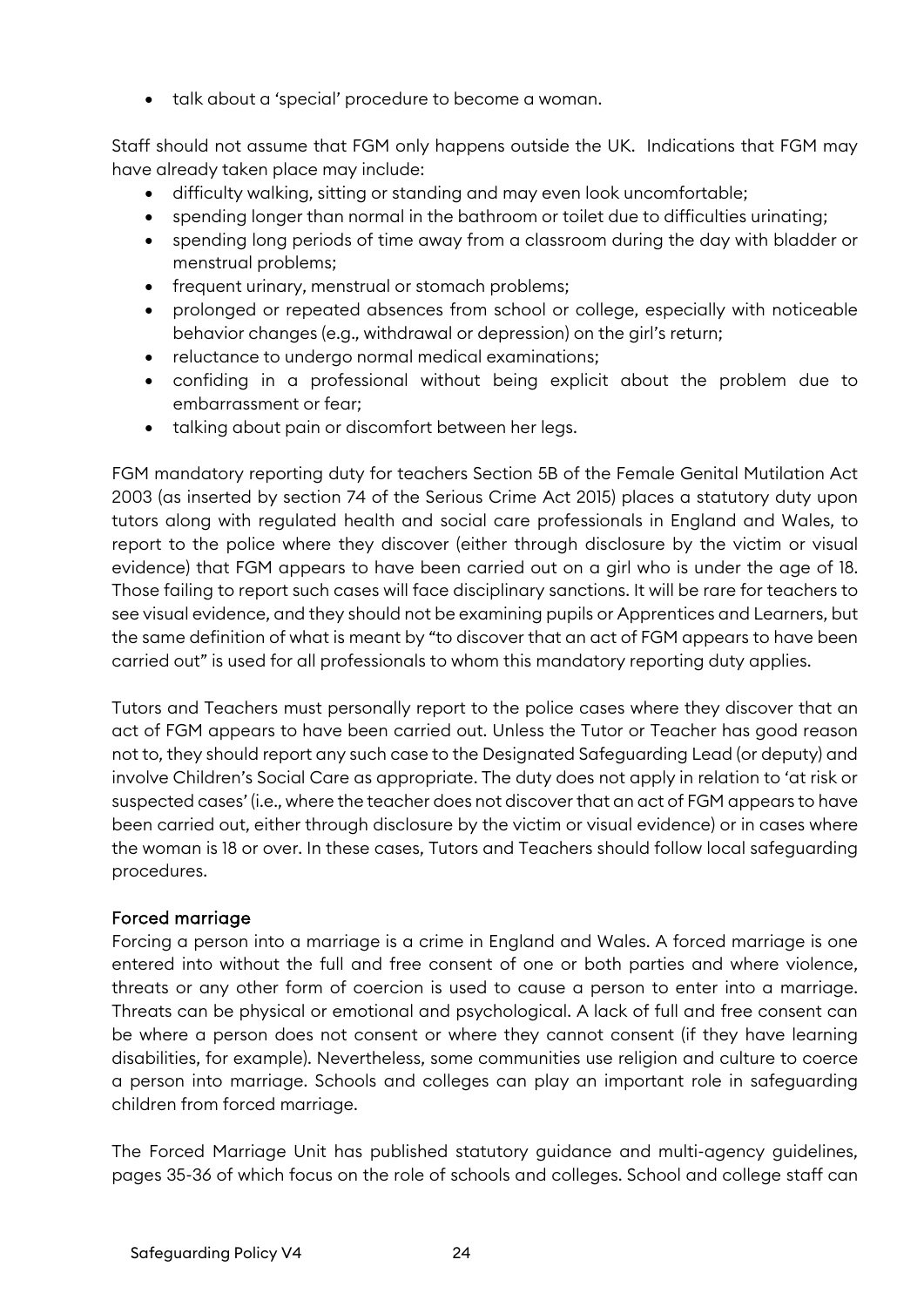contact the Forced Marriage Unit if they need advice or information. Contact: 020 7008 0151 or email [fmu@fco.gov.uk](mailto:fmu@fco.gov.uk) 

An arranged marriage is not the same as a forced marriage. In an arranged marriage, the families take a leading role in choosing the marriage partner, but both parties are free to choose whether to enter into the marriage or not.

#### Gangs and Youth Violence

Groups of Apprentices and Learners often gather together in public places to socialize, and peer association is an essential feature of most children's transition to adulthood. Groups of Apprentices and Learners can be disorderly and/or anti-social without engaging in criminal activity. Young people on the periphery of becoming involved with street gangs and those young people already involved in some way can be described as 'A relatively durable, predominantly street-based group of young people who see themselves (and are seen by others) as a discernible group for whom crime and violence is integral to the group's identity'.

#### Youth Violence

Youth violence, serious or otherwise, may be a function of gang activity. However, it could equally represent the behavior of a child acting individually in response to his or her particular history and circumstances. 'Serious youth violence' is defined as 'any offence of most serious violence or weapon enabled crime, where the victim is aged 1-19', i.e., murder, manslaughter, rape, wounding with intent and causing grievous bodily harm. 'Youth violence' is defined in the same way, but also includes assault with injury offences. Most Apprentices and Learners do not become violent overnight. Their behavior represents many years of (increasingly) antisocial and aggressive acts.

#### Mental Health

All staff are aware that mental health problems can, in some cases, be an indicator that a child has suffered or is at risk of suffering abuse, neglect or exploitation. Staff are not expected or trained to diagnose mental health conditions or issues but may notice behaviors that may be of concern.

Where staff have a mental health concern about a child that may also be a safeguarding concern, they should raise the issue by informing the Designated Safeguarding Lead or a deputy via the Note of concern form. In addition, there is a dedicated team of Mental Health First Aiders on site who are able to support any Staff, Apprentices or Learners through anything that they may need support with.

#### **Neglect**

The persistent failure to meet a child's basic physical and/or psychological needs is likely to result in the serious impairment of the child's health or development. Neglect may occur during pregnancy as a result, for example, as a result of maternal substance abuse. Once a child is born, neglect may involve a parent or carer failing to provide adequate food, clothing and shelter (including exclusion from home or abandonment); protect a child from physical and emotional harm or danger; ensure adequate supervision (including the use of inadequate caregivers); or ensure access to appropriate medical care or treatment. It may also include neglect of, or unresponsiveness to, a child's basic emotional needs.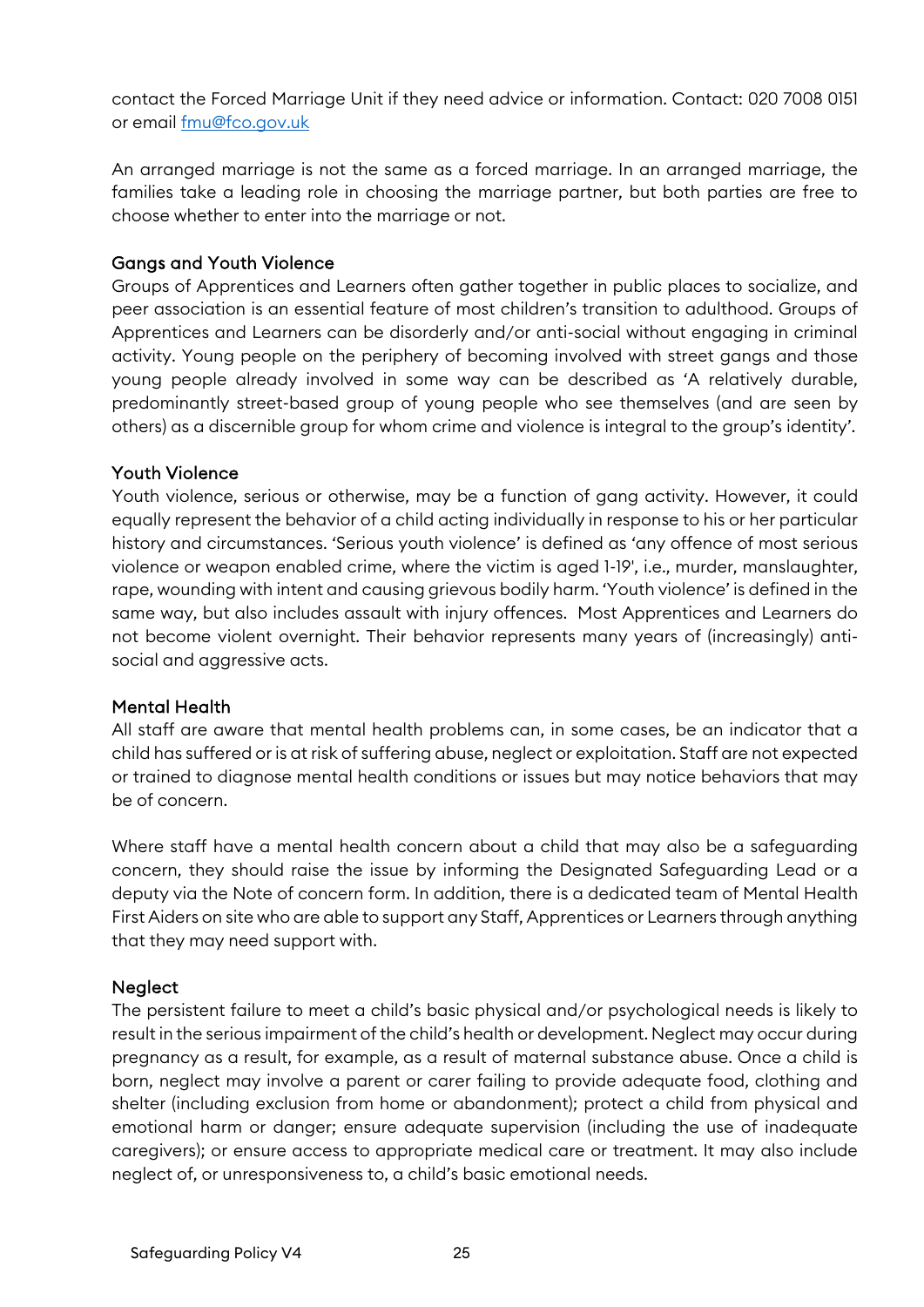#### Serious violence

All staff should be aware of indicators, which may signal those children are at risk from, or are involved with serious violent crime. These may include increased absence, a change in friendship or relationships with older individuals or groups, a significant decline in performance, signs of self-harm or a significant change in wellbeing, or signs of assault or unexplained injuries. Unexplained gifts or new possessions could also indicate that children have been approached by, or are involved with, individuals associated with criminal networks or gangs.

All staff should be aware of the associated risks and understand the measures in place to manage these. Advice is provided in the Home Office's Preventing youth violence and gang involvement and its criminal exploitation of children and vulnerable adults.

#### Youth Produced Sexual Imagery (Sexting/nude/semi-nude image/video/live stream)

Making, possessing and distributing of imagery, video or live streams of someone under 18 which is indecent is illegal. This includes imagery created by under 18s themselves. The relevant legislation is contained in the Protection of Children Act 1978 (England and Wales) as amended in the Sexual Offences Act 2003 (England and Wales), but guidance is also outlined in 'Sharing nudes and semi-nudes: advice for education settings working with Apprentices and Learners' via the Gov.uk website.

Specifically, it is an offence to possess and distributing, show and make images of children. The Sexual Offences Act 2003 defines a child, for the purposes of indecent images, as anyone under the age of 18. The latest guidance from the UK Council for Child Internet Safety (UKCCIS) introduces the phrase 'youth produced sexual imagery' instead of 'sexting'. (August 2016). This guidance refers to sexual imagery and not indecent imagery as indecent is subjective and has no specific definition in law.

The types of incidents covered by this guidance are:

- A person under the age of 18 creates and shares sexual images of themselves with a peer under the age of 18;
- A person under the age of 18 shares sexual imagery created by another person under the age of 18 with a peer under the age of 18 or an adult;
- A person under the age of 18 is in possession of sexual imagery created by another person under the age of 18.

The sharing of sexual imagery of people under 18 by adults constitutes child sexual abuse and this should be reported to the police.

#### Handling Incidents

- 1. All incidents involving youth produced sexual imagery, videos or live streams should be reported to the Designated Safeguarding Lead.
- 2. An initial review meeting will be held and subsequent interviews with the young people involved, if appropriate.
- 3. Parents should be informed at an early stage and involved in the process unless there is good reason to believe that involving parents would put the young person as risk of harm.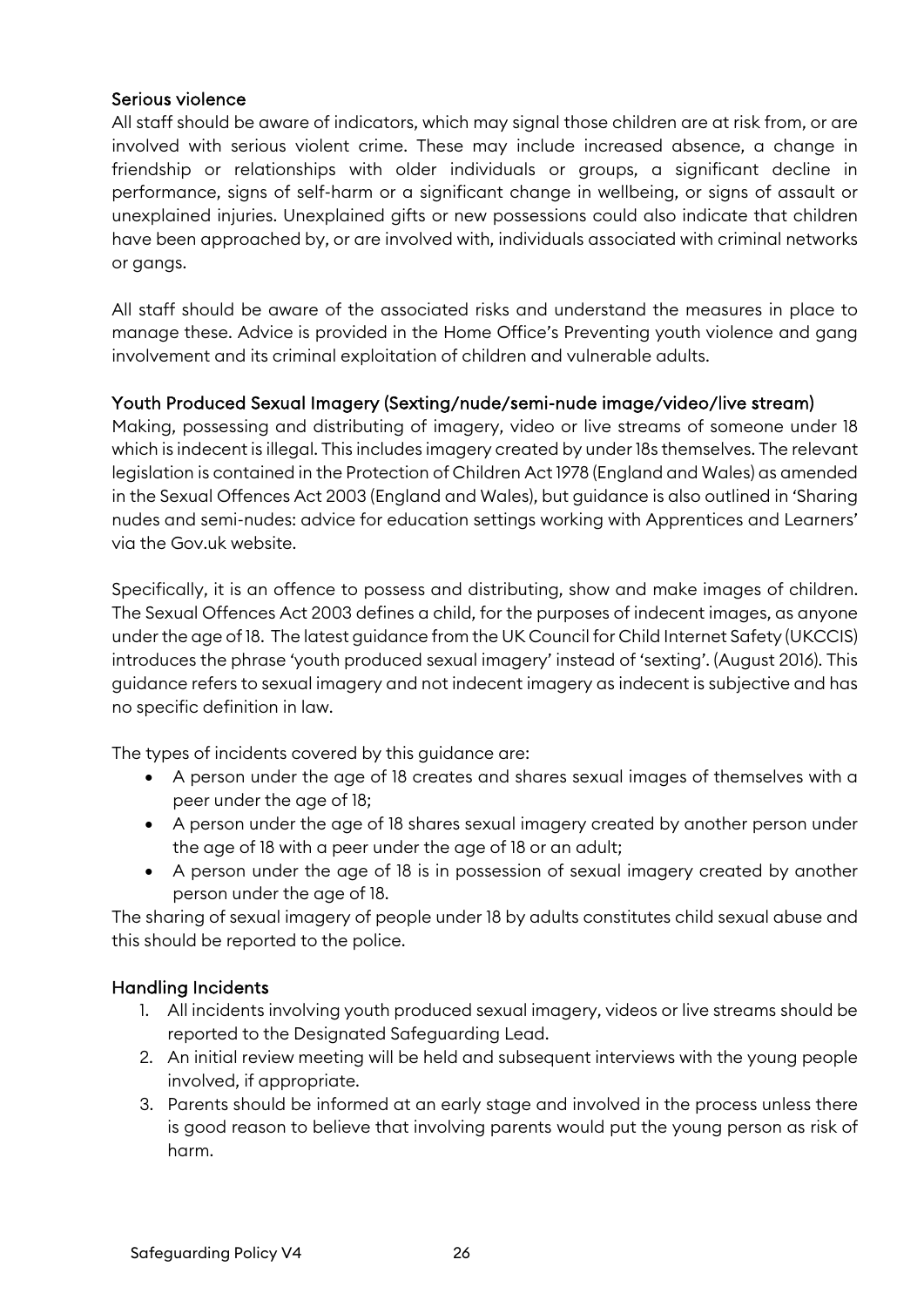4. At any point in this process if there is a concern that a young person has been harmed or is as risk of harm, a referral should be made to children's social care and/or the police immediately.

An immediate referral to the police and/or children's social care will be made at this initial stage if:

- 1. The incident involves an adult.
- 2. There is reason to believe that a young person has been coerced, blackmailed or groomed, or if there are concerns about their capacity to consent, for example due to a learning difficulty.
- 3. What is known about the imagery suggests the content depicts sexual acts which are unusual for the young person's development age or are violent.
- 4. The imagery involves sexual acts and any child in the imagery is under 13.
- 5. There is reason to believe that a young person is at risk of harm owing to the sharing of imagery, for example, the young person is presenting as suicidal or self-harming.

If none of the above apply GBS may decide to respond to the incident without involving the police or children's social care. Although the sharing of sexual imagery is illegal, the National Police Chief's Council (NPCC) is clear that 'youth produced sexual imagery should be primarily treated as a Safeguarding issue' and the law was created to protect Apprentices and Learners and not to criminalise them.

#### Privately Fostered Children

A private fostering arrangement is one that is made privately (without the involvement of a local authority) for the care of a child under the age of 16 years (under 18, if disabled) by someone other than a parent or close relative, in their own home, with the intention that it should last for 28 days or more. A close family relative is defined as a 'grandparent, brother, sister, uncle or aunt' and includes half-siblings and step-parents; it does not include greataunts or uncles, great grandparents or cousins.

Parents and private foster carers both have a legal duty to inform the relevant local authority at least six weeks before the arrangement is due to start; not to do so is a criminal offence.

Whilst most privately fostered children are appropriately supported and looked after, they are a potentially vulnerable group who should be monitored by the local authority, particularly when the child has come from another country. In some cases, privately fostered children are affected by abuse and neglect, or be involved in trafficking, child sexual exploitation or modern-day slavery.

School staff should notify the Designated Safeguarding Lead when they become aware of private fostering arrangements. The Designated Safeguarding Lead will speak to the family of the child involved to check that they are aware of their duty to inform the LA. The school itself has a duty to inform the local authority of the private fostering arrangements.

#### Relationship Abuse

• Emotional abuse – can include constant insults and name calling, isolation from friends and family, controlling what someone wears/where they go, checking up on someone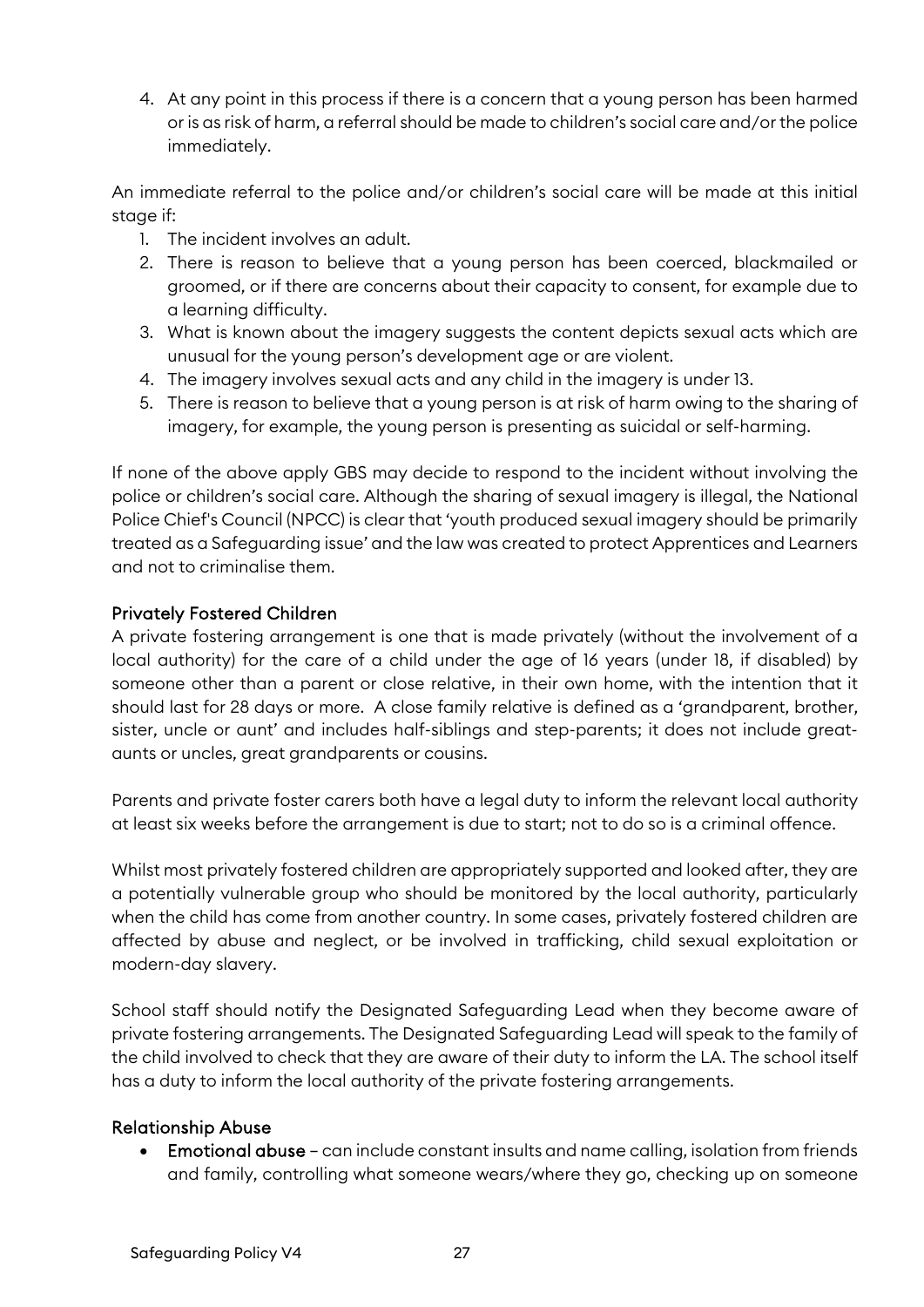all the time (checking emails, texts, social networking sites etc.) and making someone feel responsible for the abuse.

- Physical abuse can include hitting, punching, pushing, biting, kicking, using weapons etc.
- Sexual abuse can include unwanted kissing or touching, forcing someone to have sex, being made to watch pornography against their will and pressure not to use contraception.
- Financial abuse can include the taking and controlling of money, forcing someone to buy things for someone, forcing someone to work or not to work.
- Trafficking is defined as 'the recruitment, transportation, transfer, harboring or receipt of children by means of threat, force or coercion for the purpose of sexual or commercial sexual exploitation or domestic servitude'(NSPCC).
	- − The Palermo Protocol establishes children as a special case for whom there are only two components- movement and exploitation. Any child transported for exploitative reasons is considered to be a trafficking victim-whether or not he/she has been deceived, because it is not considered possible for children to give informed consent.
	- − A child may be trafficked without crossing any national borders, e.g., only within the UK.
	- − A child may be trafficked between a number of countries prior to being trafficked into/within the UK. The child may have entered the UK illegally or legally (I.e., with immigration documents). The intention to exploit the child underpins the entire process.
	- − The Modern Slavery Act 2015 consolidates current offences of trafficking and slavery and details the different forms of exploitation that a victim of trafficking may be forced into.
	- − The exploitation can take place in a number of ways including:
		- $\triangleright$  Sexual Exploitation
		- > Labour Exploitation
		- $\triangleright$  Criminal Exploitation
		- ▶ Domestic Servitude
		- ▶ Organ Harvesting
	- − Distinction between human trafficking and smuggling:
	- − Human trafficking does not include people smuggling, which requires the consent of the person being moved. A smuggled person is, however, a potential victim who may be vulnerable to being trafficked at any point in their journey, and the distinction can be blurred. Perpetrators may smuggle people with the intention of exploiting them, or with the intention of facilitating exploitation. Alternatively, the smuggled can become vulnerable to traffickers upon arrival at their destination and subsequently be exploited and/or harmed.

#### Financial or Material Abuse

This can include theft, fraud, exploitation, pressure in connection with wills, property or inheritance or financial transactions or the misuse, misappropriation of property, possessions or benefits.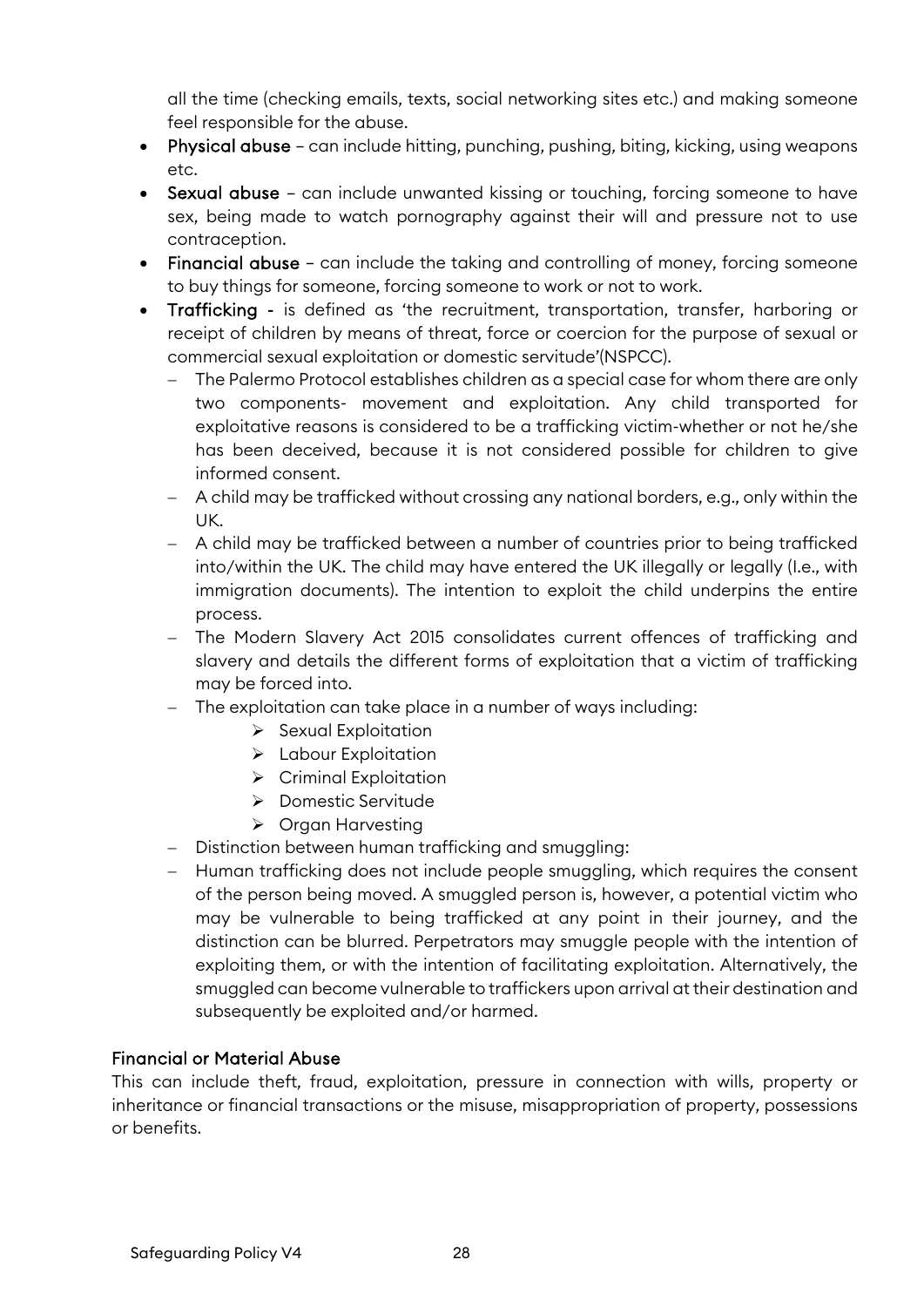## **Appendix B**

Kirsty Mackell Head of Safeguarding If at any time an Apprentice or Learner or a GBS staff member would like to speak to the Head of Safeguarding they are able to do so via: kirsty.mackell@gbs-ltd.co.uk 07443 662209 or 01246 925923

GBS Designated Safeguarding Lead and Officers are:

Shaun McDonald Safeguarding Lead shaun.mcdonald@gbs-ltd.co.uk 01246 925923

John De Bono Safeguarding Officer john.debono@gbs-ltd.co.uk 01246 925923

Leona Griffiths Safeguarding Officer leona.griffiths@gbs-ltd.co.uk 01246 925923

All can be contacted if the Head of Safeguarding is unavailable.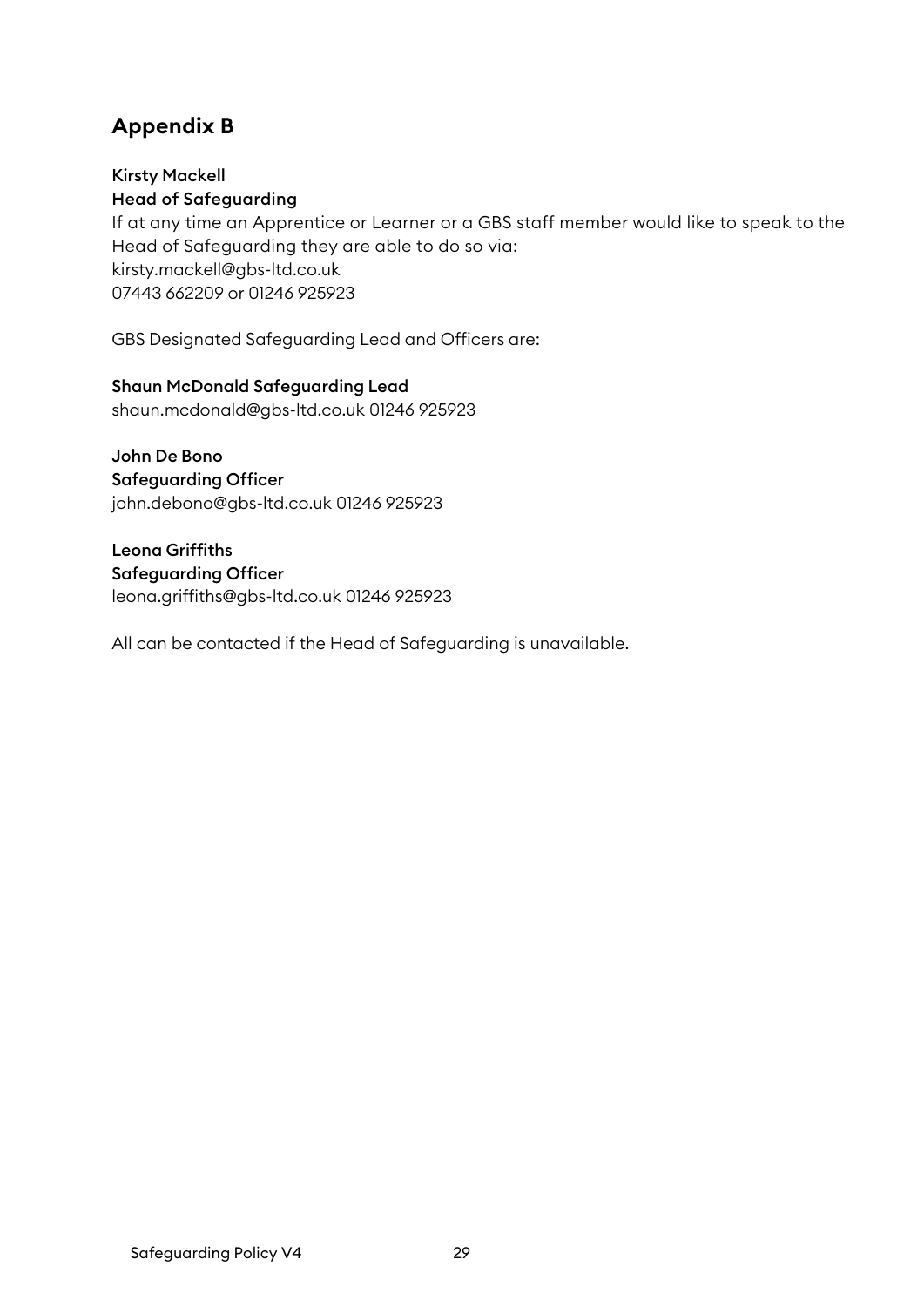Note of concern form



# Note of Concern/ Disclosure Form

| Student Name     |  |
|------------------|--|
| D. Q.B           |  |
| Course/Programme |  |
| Company          |  |
| Reported by      |  |
| Reported to      |  |
| Date reported    |  |

| Details/ Type of Concern/Disclosure/ Current external agency involvement |
|--------------------------------------------------------------------------|
|                                                                          |
|                                                                          |
|                                                                          |
|                                                                          |
|                                                                          |
|                                                                          |
|                                                                          |
|                                                                          |
|                                                                          |
|                                                                          |
|                                                                          |
| Action                                                                   |
|                                                                          |
|                                                                          |
|                                                                          |
|                                                                          |
|                                                                          |
|                                                                          |
|                                                                          |
|                                                                          |
|                                                                          |
|                                                                          |
| Confirm Safeguarding concern referred to DSL - Yes / No                  |
|                                                                          |
|                                                                          |
| Follow Up/Outcome                                                        |
|                                                                          |
|                                                                          |
|                                                                          |
|                                                                          |
|                                                                          |
|                                                                          |
|                                                                          |
|                                                                          |
|                                                                          |
|                                                                          |
|                                                                          |
|                                                                          |
|                                                                          |
|                                                                          |
| Completed By                                                             |